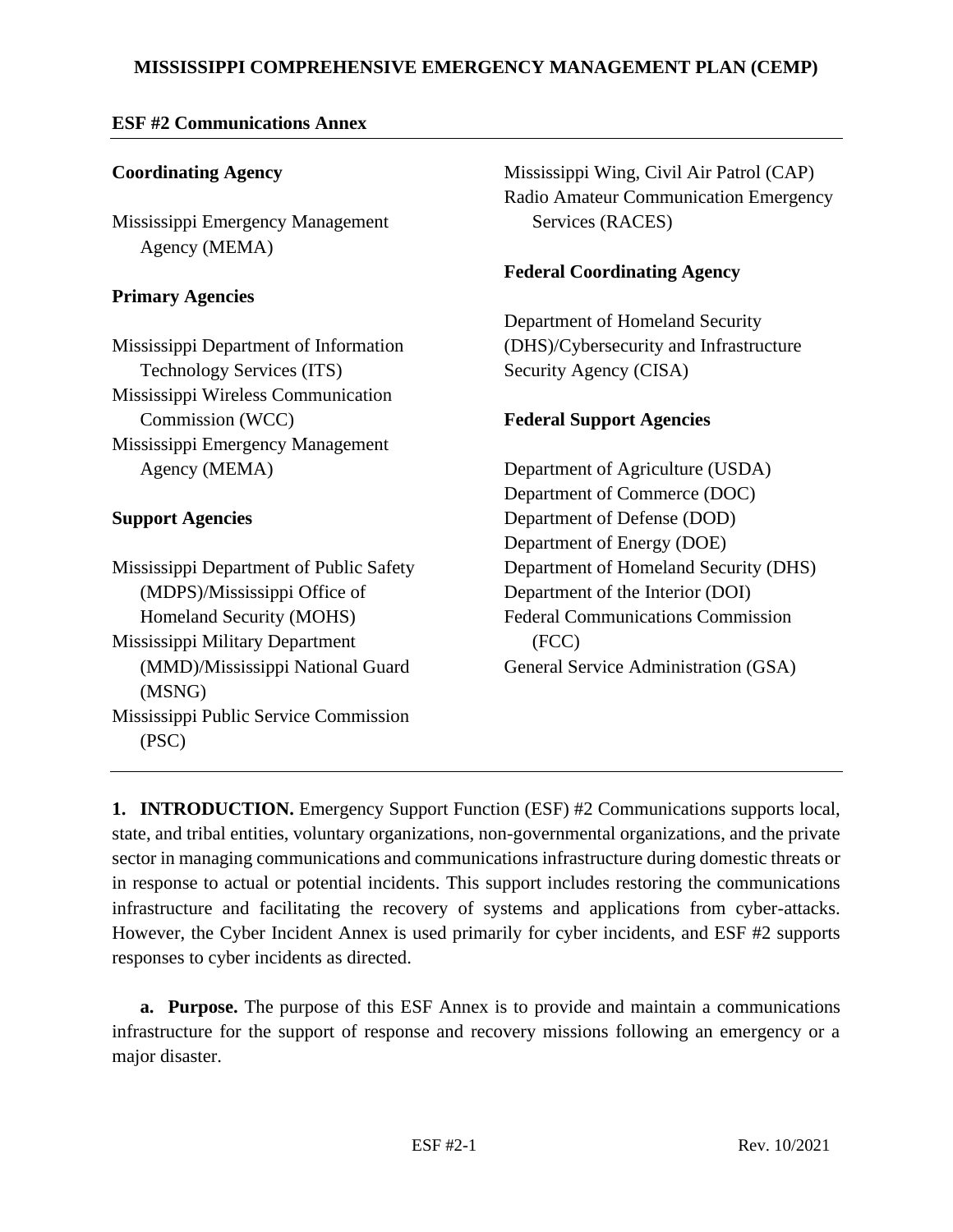The success of this effort requires the coordination, pooling, and networking of both available and obtainable communications resources provided by state agencies, local government entities, voluntary organizations, or other providers.

The term "obtainable" means other necessary resources that must be acquired through contract, lease, purchase, mutual aid agreements, or otherwise from outside the inventory or control of participating agencies. These resources may be in such forms as facilities, personnel, equipment, materials, supplies, software, programs, consulting services, technical assistance, or others.

**b. Scope.** This Annex is used to respond to incidents where a threatened or actual incident exceeds local response capabilities. It is also to be used when Mississippi's capabilities are exceeded and federal government response is requested. The core functions of ESF #2 include, but are not limited to:

**(1)** Coordinates state actions to assist industry in restoring the public communications infrastructure, assisting local, state, and tribal governments with emergency communications, and restoring public safety communications systems and first responder networks.

**(2)** Supports state departments and agencies in procuring and coordinating communications services.

**(3)** Provide communications support to the State Emergency Operations Center (SEOC) and associated SEOC field teams.

**(4)** Coordinate cybersecurity issues that result from or occur in conjunction with incidents.

If local government communication capabilities or resources become overwhelmed and unable to meet emergency or major disaster needs, ESF #2 will be activated to support those affected. This support will be provided in accordance with the State Comprehensive Emergency Management Plan (CEMP), National Response Framework (NRF), and other applicable doctrines.

If Federal ESF #2 is activated to assist local, state, tribal governments, the primary agency for overall coordination of federal resources is the Department of Homeland Security (DHS)/Cybersecurity and Infrastructure Security Agency (CISA).

**2. RELATIONSHIP TO THE WHOLE COMMUNITY.** This section describes how ESF #2 relates to other elements of the whole community.

**a. Local, State, and Tribal Governments**. Primary responsibility for managing communications infrastructure incidents usually rests with local, state, and tribal authorities and the private sector, which own and operate most communication resources. As such, a federal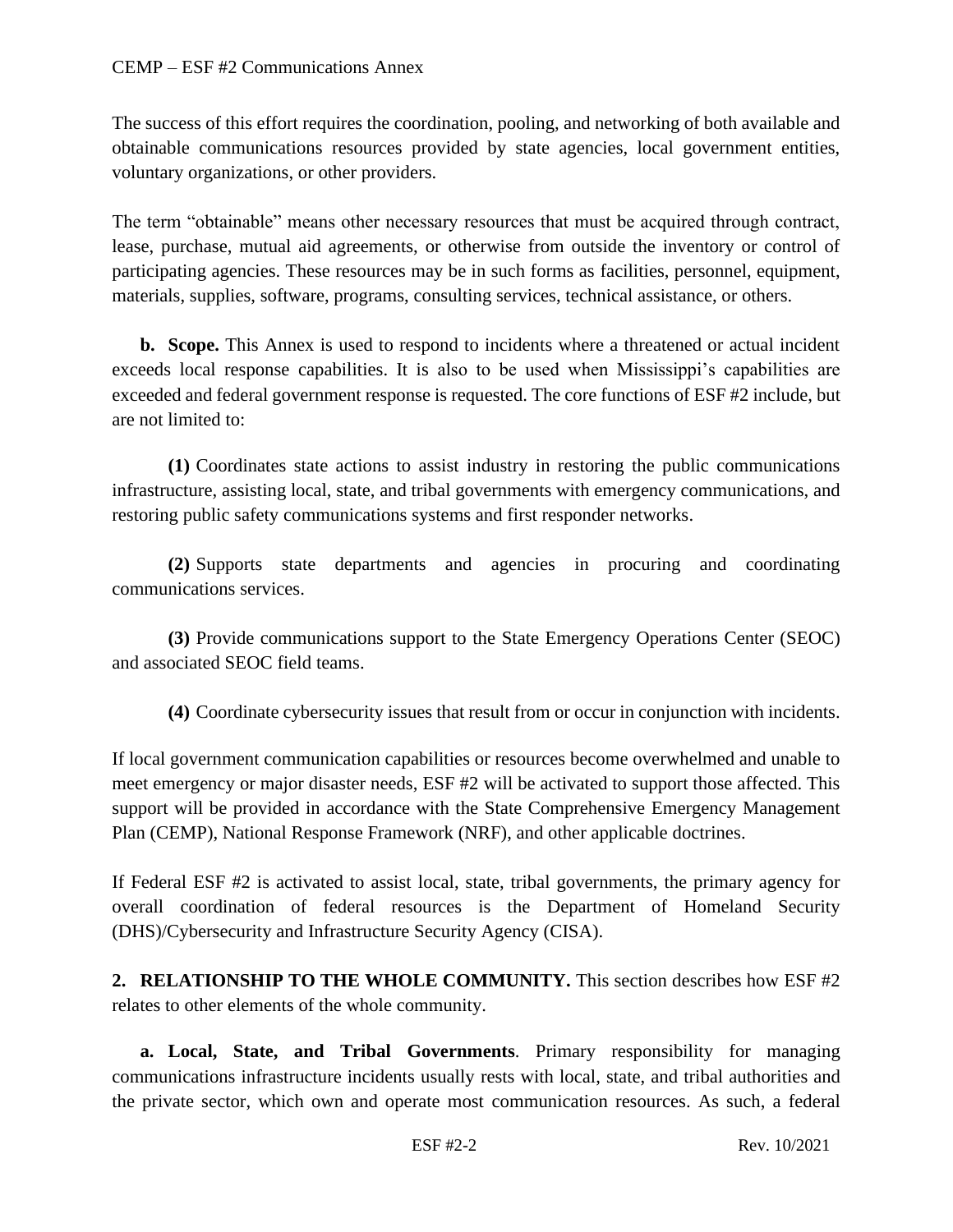response must acknowledge local, state, tribal communications policies, authorities, and plans that manage communications systems and prioritize the movement of relief personnel and supplies during emergencies.

**b. Private Sector/Non-governmental Organizations.** The private sector owns or operates a large proportion of communications resources and is a partner or lead for rapidly restoring communications-related services. Private-sector mutual aid and assistance networks facilitate the sharing of resources to support response.

**3. CORE CAPABILITIES AND ACTIONS.** This section outlines the ESF roles aligned to core capabilities. The following table lists the Response core capability that ESF #2 most directly supports, along with the related ESF #2 action. Though not listed in the table, all ESFs, including ESF #2, support the Core Capabilities of Planning, Operational Coordination, and Public Information and Warning:

| <b>Core Capability</b>                      | ESF $#2$ – Communications                                                                                                                                                                                                                                                                                                                                                                                                                                                                                                                                                                                                                                                                                                                                                                                                                                                                                                 |
|---------------------------------------------|---------------------------------------------------------------------------------------------------------------------------------------------------------------------------------------------------------------------------------------------------------------------------------------------------------------------------------------------------------------------------------------------------------------------------------------------------------------------------------------------------------------------------------------------------------------------------------------------------------------------------------------------------------------------------------------------------------------------------------------------------------------------------------------------------------------------------------------------------------------------------------------------------------------------------|
| <b>Infrastructure Systems</b>               | Prepare for potential public works and<br>engineering<br>$\bullet$<br>requirements; activities include providing public information,<br>contributing to situational awareness, establishing response<br>teams, leveraging technological tools, training and exercising<br>with partners, establishing private sector contracts and<br>agreements, and coordinating with volunteer organizations and<br>other non-governmental partners.<br>Conduct pre-incident and post-incident assessments<br>of<br>infrastructure.<br>Provide emergency repair of damaged public infrastructure and<br>critical facilities.<br>Provide temporary emergency power to critical facilities (e.g.,<br>communications towers, network facilities, etc.).<br>Provide technical assistance to include engineering expertise,<br>construction management, contracting, real estate services, and<br>private/commercial structures inspection. |
| <b>Operational</b><br><b>Communications</b> | Coordinate and provide telecommunication and information<br>$\bullet$<br>technology support to local, state, tribal, and federal officials<br>and the private sector.<br>Develop supplemental and backup communications<br>and<br>٠<br>information technology plans and procedures.<br>Establish and maintain response communications systems.                                                                                                                                                                                                                                                                                                                                                                                                                                                                                                                                                                            |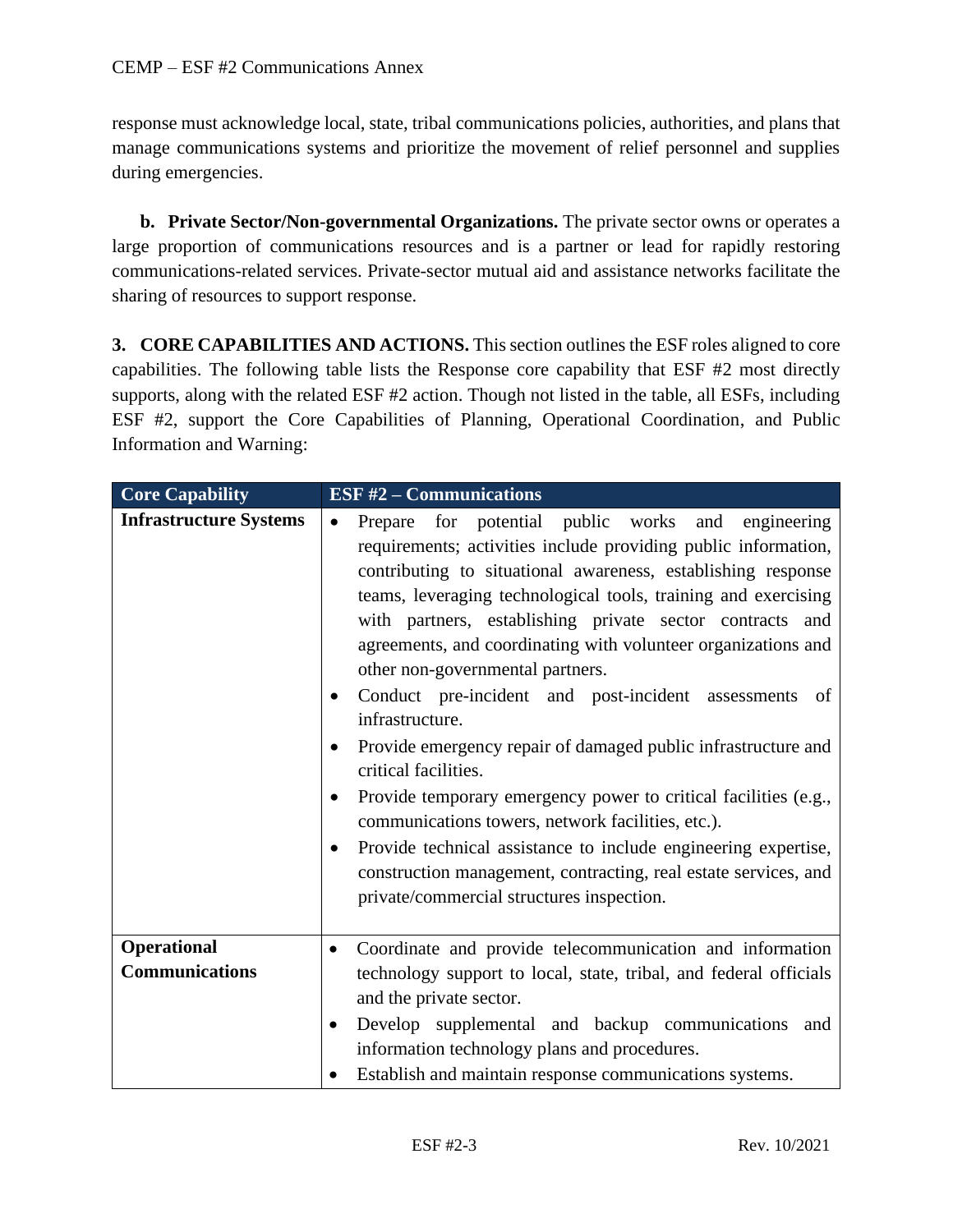| <b>Core Capability</b>                            | ESF $#2$ – Communications                                                                                                                                                                                                                                                                                                                                                                                                                                                                                                                                                                                                                                                                                                                                                                                            |
|---------------------------------------------------|----------------------------------------------------------------------------------------------------------------------------------------------------------------------------------------------------------------------------------------------------------------------------------------------------------------------------------------------------------------------------------------------------------------------------------------------------------------------------------------------------------------------------------------------------------------------------------------------------------------------------------------------------------------------------------------------------------------------------------------------------------------------------------------------------------------------|
| <b>Operational</b><br><b>Communications cont.</b> | Implement response communications interoperability plans and<br>$\bullet$<br>protocols.<br>Coordinate the communications policies and procedures across<br>$\bullet$<br>response entities.<br>Implement strategies and measures necessary to identify<br>damaged critical infrastructure assets; repair, reconstitute, and<br>secure radio and associated communications networks; and take<br>action to protect these assets from secondary damage.<br>Re-establish sufficient communications infrastructure within<br>the affected areas to support ongoing life-sustaining activities.                                                                                                                                                                                                                            |
|                                                   |                                                                                                                                                                                                                                                                                                                                                                                                                                                                                                                                                                                                                                                                                                                                                                                                                      |
| <b>Situational Assessment</b>                     | Maintains situational awareness of an incident.<br>$\bullet$<br>Provide an informational link to members of the whole<br>$\bullet$<br>community.<br>Serve as the centralized conduit for situation reports, geospatial<br>data, and other decision support tools.<br>Provide decision-relevant information regarding the nature and<br>extent of an incident, and well as cascading effects, in support<br>of a potential or actual coordinated Federal response.<br>Coordinate the production and dissemination of modeling and<br>$\bullet$<br>effects analysis to inform immediate emergency management<br>actions and decisions.<br>Maintain<br>standard<br>reporting<br>templates, information<br>$\bullet$<br>management systems, essential elements of information, and<br>critical information requirements. |

# **4. POLICIES.**

**a.** Through the SEOC, the Mississippi Emergency Management Agency (MEMA) will maintain overall direction, control, and coordination of the response and recovery efforts through coordination with all participating agencies to include federal agencies tasked by the Federal Emergency Management Agency (FEMA).

**b.** Mississippi Department of Information Technology Services (ITS) and Mississippi Wireless Communication Commission (WCC) will appoint an Emergency Coordinating Officer (ECO) to work in conjunction with MEMA, other state agencies, federal agencies, and privatesector partners in an emergency communications capacity at the SEOC.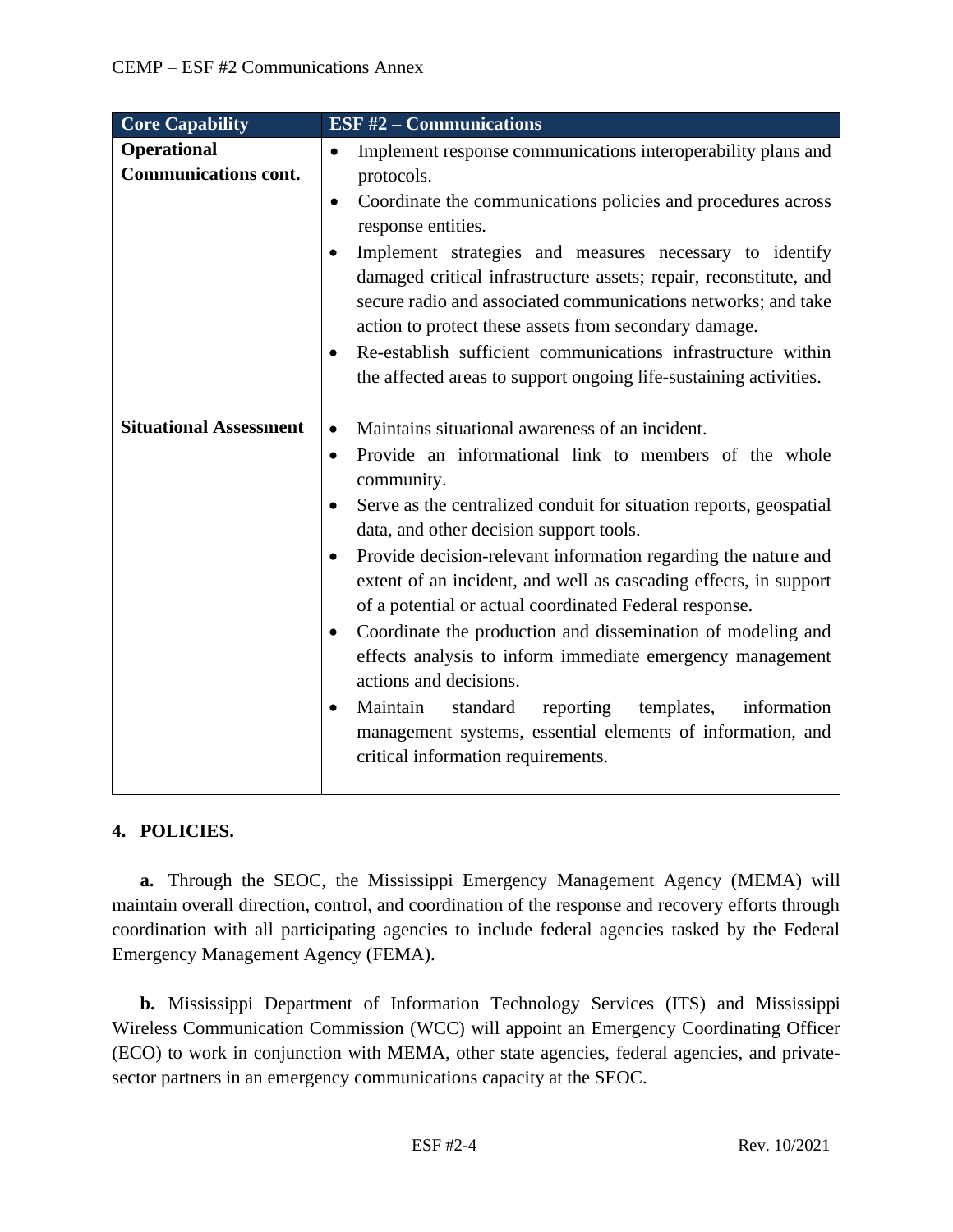#### CEMP – ESF #2 Communications Annex

**c.** ESF #2 Coordinator will coordinate with all appropriate agencies, departments, and private-sector organizations to ensure statewide communications operational readiness in time of emergency.

**d.** When activated, supporting agencies in ESF #2 will operate under this document, the MEMA Response Framework, and other SEOC Standard Operating Procedures (SOPs), as applicable.

**e.** Resource allocation and taskings are coordinated through ESF #5 using the MEMA mission assignment process and other procedures outlined in the CEMP Base Plan, MEMA Response Framework, and applicable processes and SOPs.

**f.** All available local, private, semi-private, and state resources will be deployed through the Statewide Emergency Assistance Compact (SMAC) to the maximum extent possible before requesting Emergency Management Assistance Compact (EMAC) or federal assets.

**g.** If state resources have either been exhausted or are expected to be exhausted before meeting the demand, ESF #2 will recommend requesting assistance from other states through EMAC or FEMA.

**h.** The MEMA, ITS, or WCC ECO will coordinate from the SEOC or virtually, incidentdependent. However, a catastrophic event may require establishing an additional forward coordination element near the impacted area.

**i.** ESF #2 staff, working with ESF # 5 Emergency Management and ESF #7 Logistics, coordinates required field communications to support state activities related to the management of incidents. Communications support includes but is not limited to Forward Area Command Posts, Joint Information Centers (JIC), Joint Field Offices (JFO), Reception, Staging, Onward-Movement and Integration (RSOI) sites, Mobilization Centers (MC), Commodity Point of Distribution Points (CPOD), and State Staging Areas (SSA).

**j.** State communications planning considers county, municipal, and private-sector communications policies and plans used to control the movement of relief personnel, equipment, and supplies, as well as locally established priorities for determining precedence of movement or support.

**k.** ESF #2 entities will participate in the Situation Report (SITREP) and Incident Action Plan (IAP) process coordinated by ESF #5 and respective SEOC Sections and Branches.

**l.** To ensure the orderly flow of resources, state agencies should coordinate all transportation movements with ESF #1.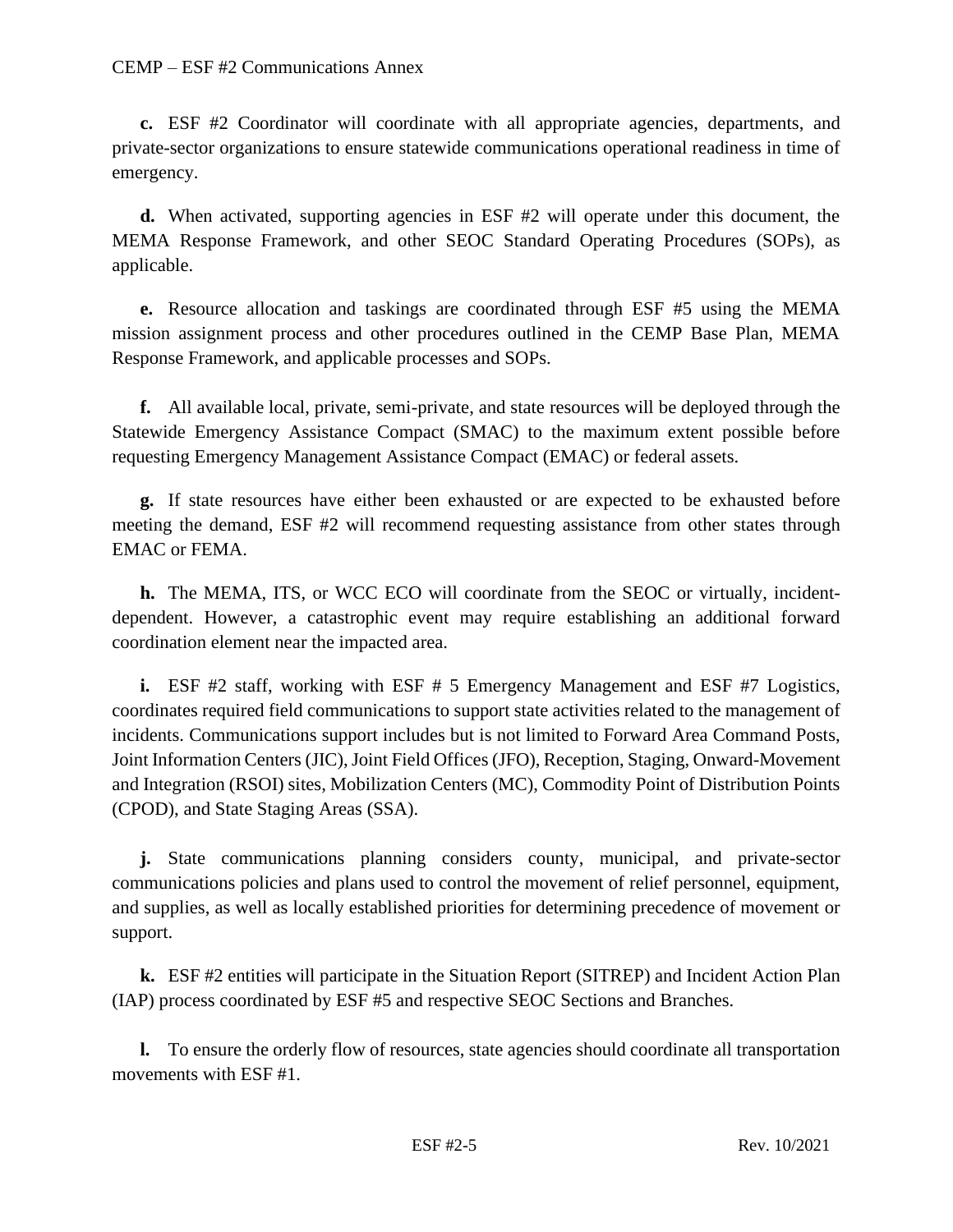**5. CONCEPT OF OPERATIONS.** MEMA activates ESF #2 when a significant impact to the communications infrastructure is expected or has occurred. When activated, ESF #2 provides communications support to the impacted area and internally to the SEOC and deployed assets. ESF #2 support is scalable to meet the specific needs of each incident response, and response resources are drawn from a matrix of personnel and equipment available from the ESF #2 primary and support agencies.

#### **a. Assumptions.**

**(1)** Existing state telecommunications infrastructure will provide the primary means for state government communications.

**(2)** Primary agencies (including MEMA) and support agencies will perform tasks under their authority, as applicable, in addition to missions received under the authority of MEMA.

**(3)** Most emergencies and disasters involve damage to property to some extent. Roads, bridges, public utility systems, public and private buildings, homes, and other facilities will have to be inspected, either cleared for use, reinforced, quarantined, or demolished to ensure safety.

**(4)** State or federal assistance may be required to identify and deploy resources from outside the affected area to ensure a timely, efficient, and effective response and recovery.

**(5)** Numerous volunteering entities, both governmental and non-governmental, may mobilize personnel, supplies, and equipment to affected areas with neither coordination nor communication with the SEOC or deployed elements.

**(6)** An emergency or major disaster may strike one or more areas of the state at any time. The primary event may be a natural disaster, technological, or other manmade events that cause varying degrees of damage, from minor to severe. Secondary effects may also increase damage, rendering local communications systems inadequate or inoperable for a prolonged period.

**(7)** Two-way communication is essential for the orderly and efficient management of disaster operations. Before the impact of a disaster, coordination with local governments and often with adjacent states is critical. Consequently, decisions affecting these areas must be communicated before conditions prevent the completion of these preparedness or response activities.

**(8)** Communications systems throughout the state include traditional radio, telephone, telefax, and wide area network (WAN) connectivity, which may be supported by satellite, wireless, conventional landline services, and other modern electronic delivery mediums. These systems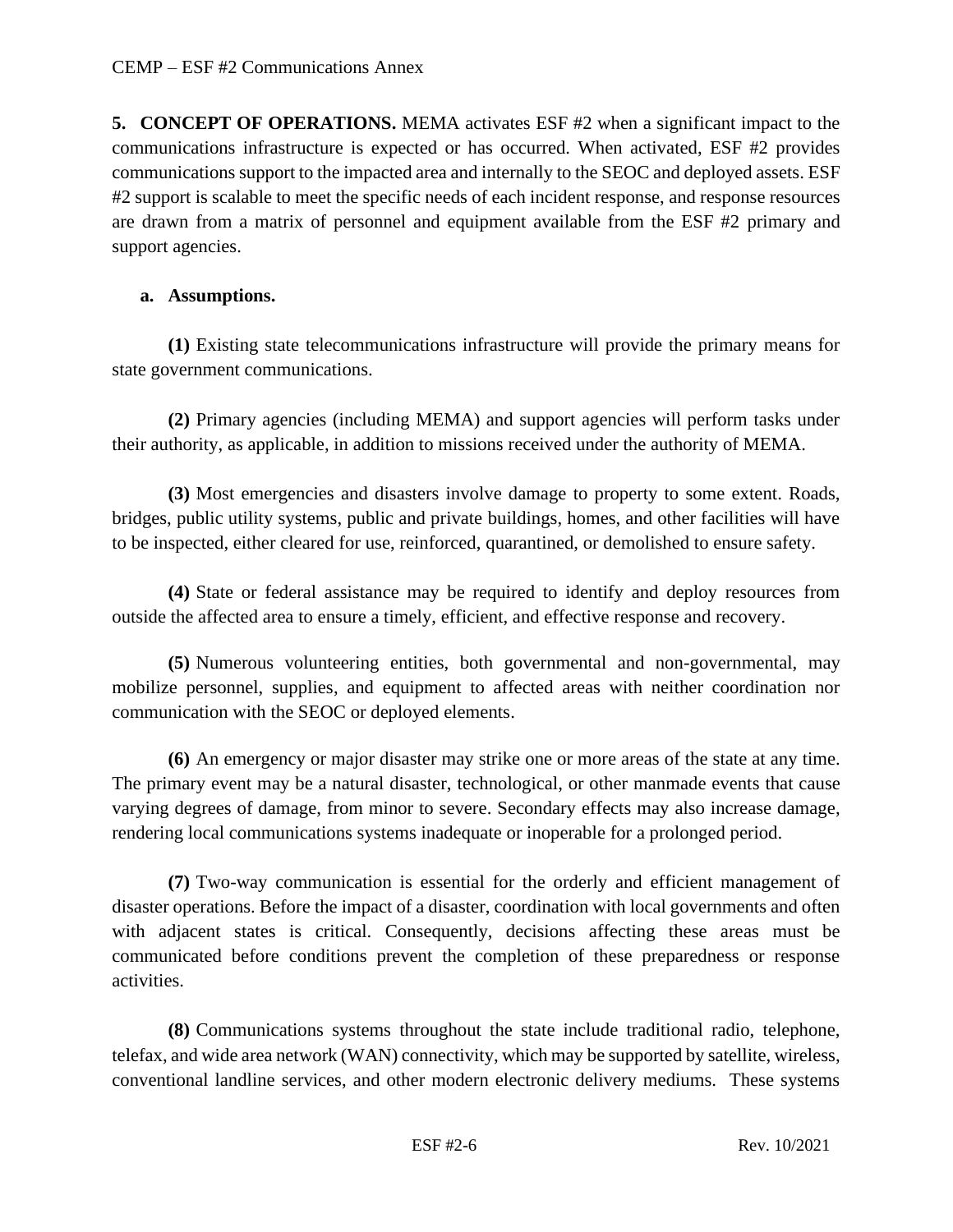may be disrupted or limited by weather phenomena, antenna damage, transmission line damage, power outages, or other problems.

**(9)** Following disasters that have caused extensive damage, communications assistance and support may be required both from within and outside the state to alleviate human suffering and to restore the affected community to normal in the least amount of time, if possible.

**(10)** County and municipal officials, nonprofit organizations, and private-sector entities respond to most incidents acting under their authority or through agency or interagency contingency plans.

**(11)** The use of traditional communications systems and modern technologies, such as WebEOC, Internet, high-frequency phones and radios, and satellite networks, combined with backup from other state agencies tasked under this ESF, will enhance the state's capability in communications and automated data systems.

**(12)** Alternate, backup, or substitute methods of communication that may be required will be provided by other support agencies having these assets.

**(13)** Virtual-public activities, industry, commercial firms, and amateur radio operators can augment established communications systems.

**(14)** Communications within the disaster area will require re-establishment or augmentation to communicate between state and federal disaster officials. Assistance can be provided with the deployment of the State Emergency Response Team (SERT). SERT's abilities include Ultra High Frequency (UHF), two high band channels, two low band channels, satellite communication devices, satellite data, cellular data, video teleconferencing capacity, Voice Over Internet Protocol (VOIP) lines, and additional capabilities.

**(15)** Emergency communications links between the SEOC, the federal government, and state agencies will be developed as needed.

**(16)** Ensuring the security of certain privileged or proprietary information will be accomplished.

**(17)** In a major disaster, existing communications may require augmentation to handle the increased volume of traffic.

**(18)** Interoperable communications will be achieved with the Mississippi Wireless Information Network (MSWIN), which serves as the statewide 700 Megahertz (MHz)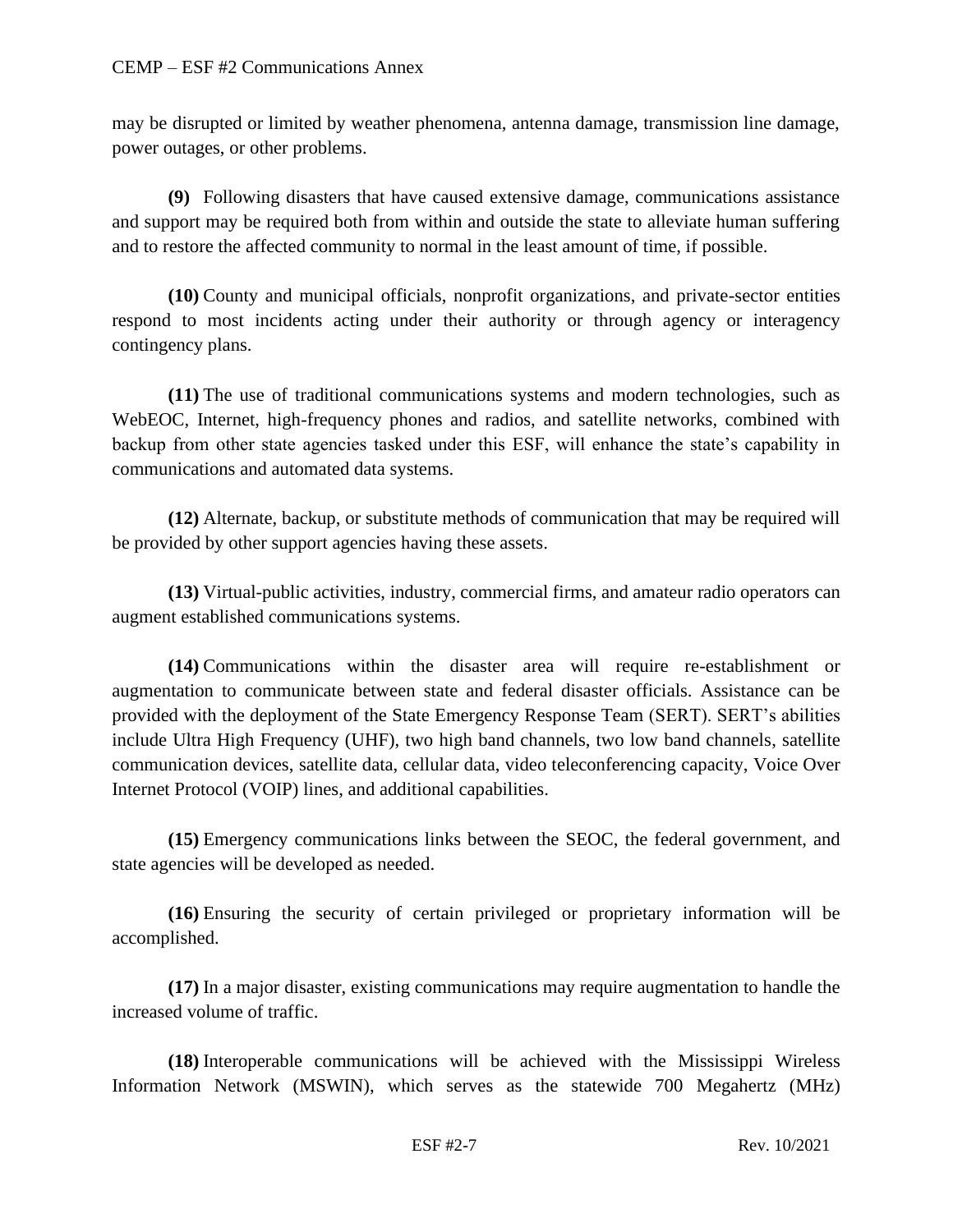interoperability system, gateway devices located throughout the state, development of Incident Radio Communications Plans (ICS Form 205), and the National Interoperability Field Operations Guide (NIFOG).

**(19)** All efforts will be made to meet the needs of those individuals with communication disabilities working in emergency operations according to the Americans with Disabilities Act (ADA).

**(20)** Policies regarding actions taken by 911 communication centers to support/coordinate communications, including alternate or backup methods, are included in local plans.

# **b. General.**

**(1)** MEMA, ITS, and WCC will share primary responsibility for maintaining and operating the emergency communications systems and conducting the restoration of the communications infrastructure.

**(2)** All agencies represented in this ESF have been tasked with providing available backup and supplemental support communications systems.

**(3)** Contact with state deployed assets and MEMA Area Coordinator's (AC) will be continuously maintained to coordinate and support operations in the field.

**(4)** Depending on the scale of events, supplemental communications resources can be requested through the FEMA Initial Response Resources (IRR) package and the NRF.

**(5)** MEMA will keep all responsible agencies informed of impending conditions (transportation developments, weather, hazardous materials, or other events) that would cause them to assume a readiness posture for activating the SEOC for possible deployment to a forward area of operation or other activity.

**(6)** When ESF #2 is activated, ESF #5 and other appropriate support ESFs will be activated to support the event. ESF #2 will continually assess and develop action plans for ESF #5 to ensure all supporting agencies function appropriately and in a coordinated manner.

**(7)** Through their county Emergency Operations Centers (EOCs), local officials should be encouraged to be self-sufficient during the first 2–3 days of a disaster.

**(8)** Local officials and managers should channel their requests for assistance where possible through county EOCs.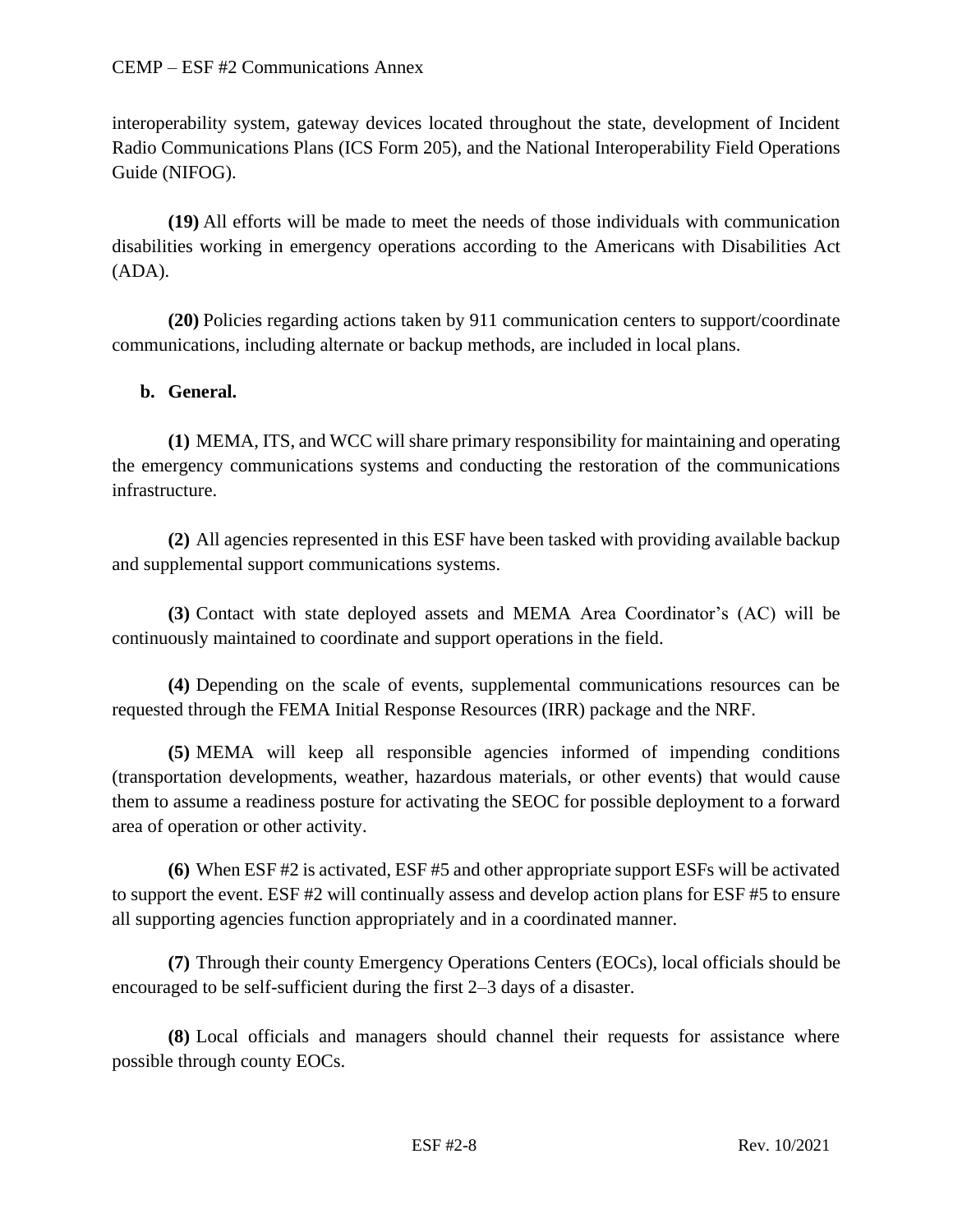**(9)** Local officials must conduct an initial damage assessment to determine the severity and magnitude of property damage in quantity, community impact, and dollar amount. These results will be reported to the SEOC, where appropriate response actions will be initiated. Where possible, such communication should be routed through the jurisdiction's county EOC.

**(10)** MEMA will provide public information to evacuees through the SEOC JIC, Mississippi Public Broadcasting (MPB), and commercial broadcast media.

**(11)** Working in coordination with the SEOC and SWP, the JIC will release special weather statements and warnings provided by the National Weather Service (NWS) to emergency workers and the general population. These releases will be made through the normal ESF #15 release networks, SWP AtHoc mass notifications, and additionally provided to emergency work sites, staging areas, and other incident support sites as needed.

# **6. ORGANIZATION.**

**a. State Emergency Operations Center.** In an incident or a major declared state emergency, the ESF #2 ECO or the ESF #2 Emergency Coordination staff will support the SEOC virtually or take up positions at the SEOC, situationally dependent. A current list of agency emergency notifications is maintained at the SEOC. ESF #2 is a part of the SEOC Operations Section, Infrastructure Branch.

**b. State Warning Point.** MEMA will be the ESF #2 coordinating agency due to the State Warning Point (SWP) being located within the Communications Center of the SEOC. The SWP is manned 24 hours a day and seven days a week. The Mississippi Highway Safety Patrol (MHSP), under the Mississippi Department of Public Safety (MDPS), provides backup communications to the SEOC, which is additionally manned 24 hours/7 days a week.

The MEMA SWP has low-band radio channels, high-band channels including statewide law, 700 MHz talk groups, three radio consoles, FEMA National Radio System (FNARS), Grand Gulf Nuclear Station (GGNS) Operational Hotline, Riverbend Nuclear Station (RBS) radio, state and federal National Warning System (NAWAS), MED-COM hotline, HAM radio and internal 450 MHz radio. The SWP also has capabilities of linking together channels through patching abilities on MSWIN consoles. Although ESF #15 is primarily responsible for activating the Emergency Alert System (EAS), this capability is also in the SWP for backup initiation.

The MEMA Emergency Telecommunicator Supervisor, through the MEMA Response Director, coordinates and controls personnel and equipment in the SWP in accordance with SEOC emergency operating procedures. Emergency contact info is as follows:

# **(1) SWP Emergency Telecommunicator(s):**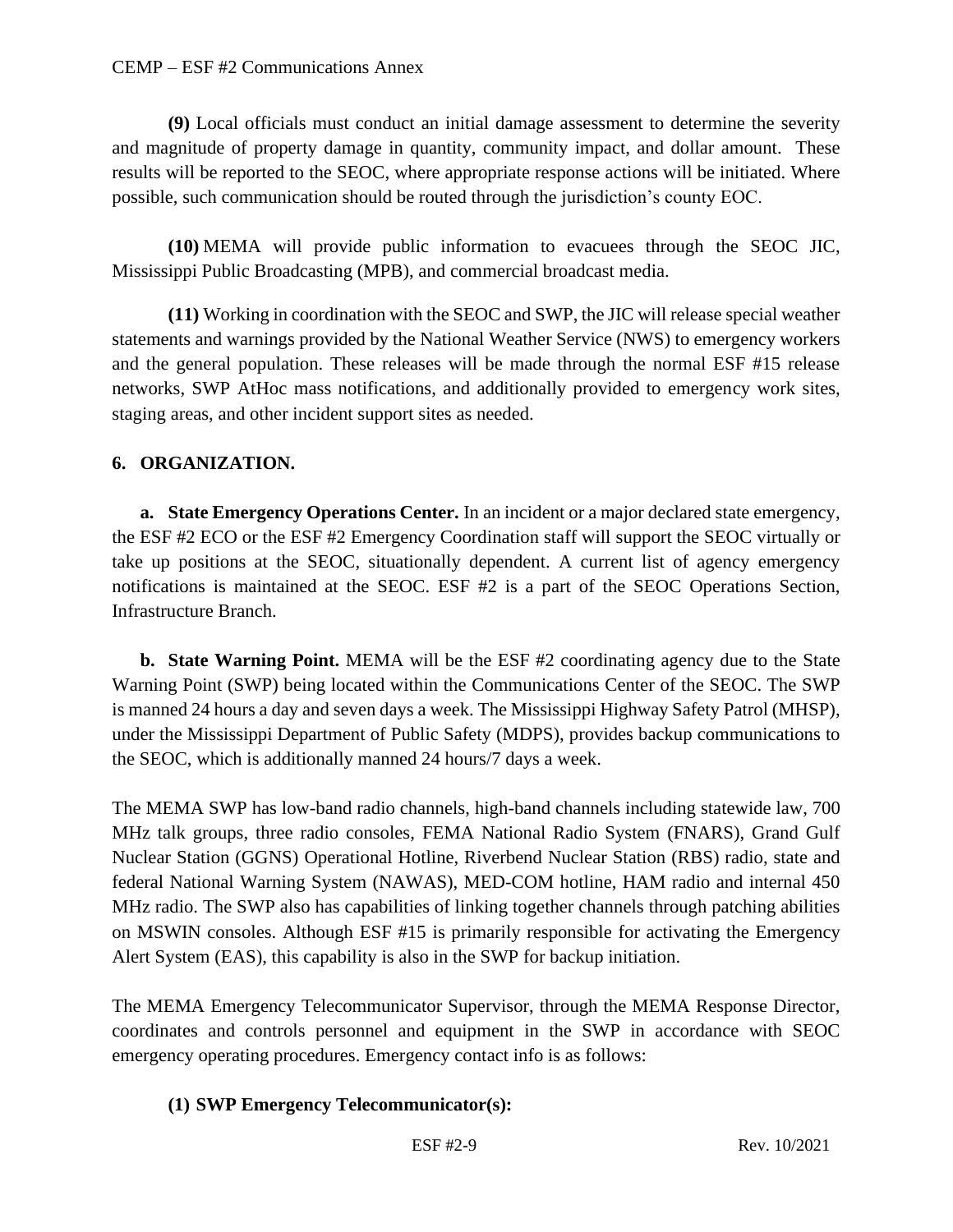- **(a) Phone:** (601) 933-6876, 6877, 6878 or (800) 222-6362
- **(b) E-mail:** [commo1@mema.ms.gov,](mailto:commo1@mema.ms.gov) [commo2@mema.ms.gov,](mailto:commo2@mema.ms.gov) or [commo3@mema.ms.gov](mailto:commo3@mema.ms.gov)

#### **(2) Operations Section Watch Officer:**

- **(a) Phone:** (601) 933-6671 or (800) 222-6362
- **(b) E-mail:** [watchdesk@mema.ms.gov](mailto:watchdesk@mema.ms.gov)
- **c. SEOC Sections.** The SEOC maintains the four standard ICS sections:

**(1) Operations Section.** The Operations Section establishes strategy (approach methodology, etc.) and specific tactics/actions to accomplish the goals and objectives set by Command. Operations coordinates and executes strategy and tactics to achieve response objectives.

**(2) Planning Section.** The Planning Section coordinates support activities for incident planning and contingency, long-range, and demobilization planning. Planning supports Command and Operations in processing incident information and coordinates information activities across the response system.

**(3) Logistics Section.** The Logistics Section **s**upports Command and Operations in their use of personnel, supplies, and equipment. Performs technical activities required to maintain the function of operational facilities and processes.

**(4) Finance and Administration Section.** The Finance and Administration Section **s**upports Command and Operations with administrative issues and tracks and processes incident expenses. This includes such issues as licensure requirements, regulatory compliance, and financial accounting.

See the SEOC Operations Section Chief (OSC), Watch Officer, or a SEOC Branch Director for a roster of incident-assigned Section Chiefs.

**d. SEOC Infrastructure Branch.** The SEOC maintains three branches within the Operations Section, Infrastructure, Emergency Services, and Human Services, each led by a Branch Director. The Infrastructure Branch Director position is a full-time MEMA Emergency Management Specialist. The Branch Director coordinates the activities of ESF #1 (Transportation), ESF #2 (Communications), ESF #3 (Public Works & Engineering), and ESF #12 (Energy) and is the first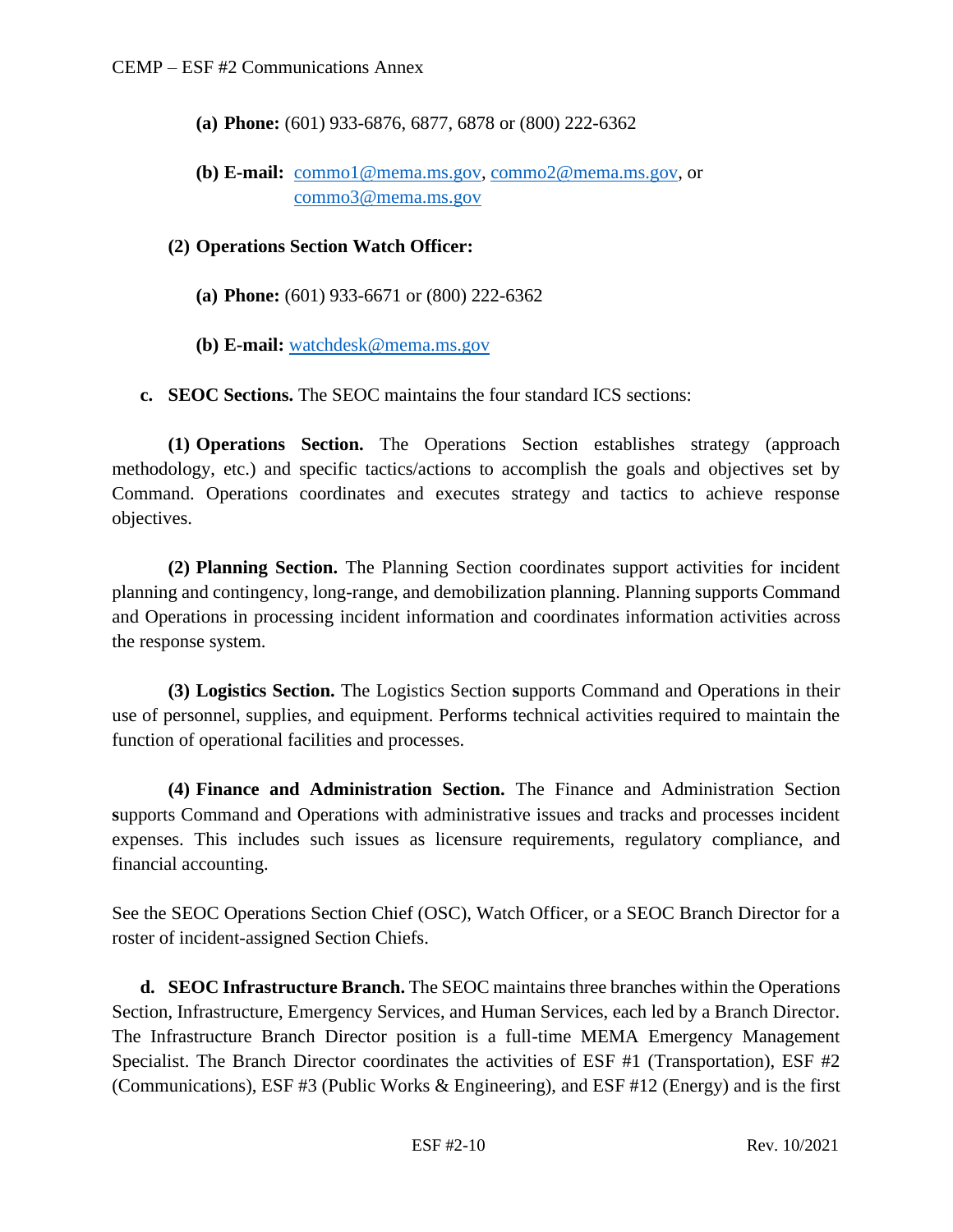line of support for assigned ECOs. The Infrastructure Branch Director monitors and oversees branch administrative and incident activities, WebEOC actions, SITRoom updates, branch adherence to timelines and requirements, supports ECOs with incident coordinations, and conducts SEOC staff briefings, as needed.

Infrastructure Branch Director desk contact information: Phone (601) 933-6737, e-mail: [infrastructure@mema.ms.gov.](mailto:infrastructure@mema.ms.gov)

**e. SEOC Situation Rooms (SITRooms).** MEMA developed the Homeland Security Information Network (HSIN) Situation Rooms (SITRooms) to provide stakeholders with a virtual EOC platform to utilize during normal operations or an incident. The SITRooms provide excellent situational awareness for both SEOC and non-SEOC participants. The SITRooms have individual pods with attendee lists, chat capability, current incident priorities and objectives, current operational schedule and meeting times (battle rhythm), downloadable documents and maps, useful links, and video capability.

The event SITRooms utilized by the SEOC for a given event will use one of the following URLs:

<https://share.dhs.gov/msema> (Daily SITRoom: Level IV Normal Operations)

<https://share.dhs.gov/mema-incident> (General Incident SITRoom)

<https://share.dhs.gov/mema-incident1> (Severe Weather/Flooding SITRoom)

<https://share.dhs.gov/mema-incident2> (Hurricane/Tropical Storm SITRoom)

<https://share.dhs.gov/mema-incident3> (Other Emergency/Earthquake SITRoom)

<https://share.dhs.gov/mema-uas> (Unmanned Aerial Systems [UAS] UAS SITRoom)

<https://share.dhs.gov/mrp> (Radiological SITRoom)

<https://share.dhs.gov/jicroom> (JIC SITRoom)

<https://share.dhs.gov/ms-emac> (EMAC SITRoom)

<https://share.dhs.gov/msbeoc/> (MSBEOC SITRoom)

Many of the above-listed SITRoom may not be active during "blue-sky" or non-event periods. The active SITRooms will be published via mass notification before or during an event/incident.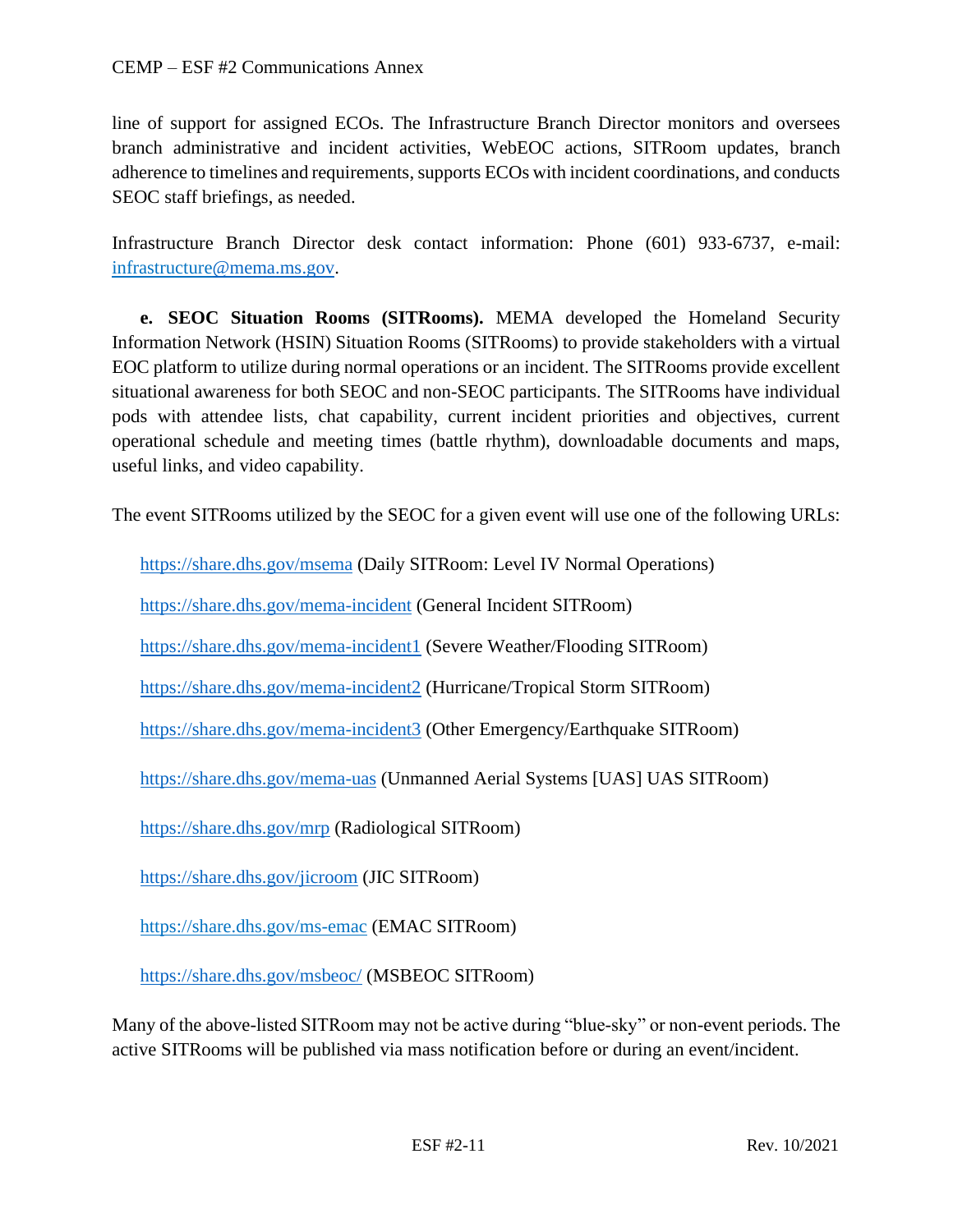**f. Administrative and Logistical Support.** All participating ESF #2 agencies are expected to:

**(1)** Coordinate their support with the ESF #2 coordinator.

**(2)** ESF #2 coordinator will coordinate efforts with the SEOC through the Infrastructure Branch Director.

**(3)** Locate, identify, and set up their operational work areas and maintain logistical support for them.

**(4)** Maintain active accounts and have a working knowledge of WebEOC, the SEOC HSIN SITRoom, and Crisis Track.

**(5)** Attend and support briefings and other coordination meetings, whether at the SEOC, via telecommunications (HSIN SITRoom, ZOOM, or Microsoft Teams), or elsewhere.

**(6)** Maintain operational logs, messages, requests, and other appropriate documentation for future reference.

**(7)** Maintain maps, displays, status reports, and other information not included in the ESF #5 operations.

**(8)** Update the SEOC Infrastructure Branch Director on changes to the ESF #2 ECO Roster.

#### **7. RESPONSIBILITIES AND ACTIONS.**

**a. Coordinating Agency.** The Coordinating Agency, MEMA, and Primary Agencies, ITS and WCC, are responsible for, but not limited to, the following:

### **(1) Preparedness.**

**(a)** Provide a list of ESF #2 Emergency Coordination staff that will carry out the CEMP and this Annex virtually or at the SEOC.

**(b)** In conjunction with other primary and support agencies, develop and maintain an SOP for the ESF #2 Communications function.

**(c)** Maintain access to all SEOC personnel, systems, and documentation, including but not limited to the Infrastructure Branch Director, WebEOC, HSIN SITRooms, CEMP and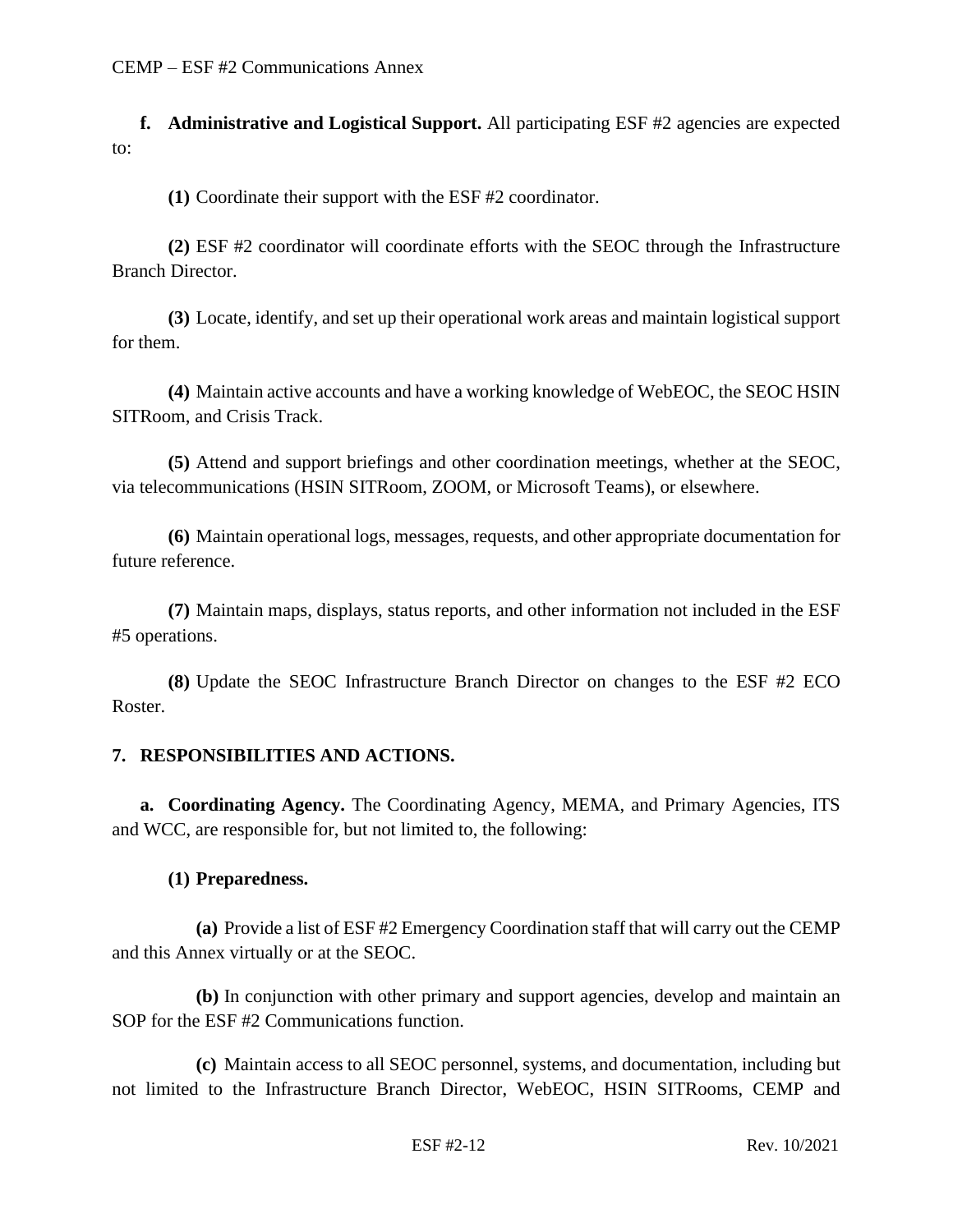associated Annexes and Appendices, the MEMA Response Framework, and all SEOC policies and procedures.

**(d)** Ensure all agencies with ESF #2 responsibility have SOPs in place to perform appropriate levels of mitigation, preparedness, response, and recovery related to the event. Agencies will have completed mitigation and preparedness activities before the initiating event.

**(e)** Ensure ESF #2 elements are familiar with and operate according to the Incident Command System (ICS).

**(f)** Train and exercise ESF #2 personnel.

**(g)** Designate an ECO, alternate ECO, Public Information Officer (PIO), and an ESF #2 liaison to report to the SEOC or support virtually.

**(h)** *(ITS)* Provide telecommunications systems, services, and support to state government agencies under ITS purview through direct support or procurements on behalf of the state.

**(i)** *(ITS)* Guides state government agencies toward receiving Telecommunications Service Priority (TSP) numbers for existing critical telecommunications infrastructure.

**(j)** *(WCC)* Provide communications systems, services, and support to state agencies.

**(k)** *(WCC)* Operates the MSWIN 700 MHz P-25 statewide communication network.

**(l)** *(WCC)* Maintains a cache of portable radios to be distributed during emergencies, training exercises, or special events.

**(m)** *(WCC)* Execute Memorandums of Understanding (MOU) with state, local, and federal entities to use the MSWIN system on either a full-time or emergency-only basis.

**(n)** *(WCC)* Provides, maintains, and tests equipment and processes necessary to ensure interoperable communications with Arkansas, Louisiana, Alabama, and Tennessee. Has executed an Interoperability Agreement with Louisiana.

# **(2) Pre-Incident.**

**(a)** Alerts applicable local governments in the danger areas through the appropriate local Emergency Management Agency (EMA) office. Notifications for information to communicate may include severe weather information or damage, hazardous material spills, radiological incidents, and shipments, major structure fires, and explosions, major transportation accidents, search and rescue, missing/overdue aircraft, bomb threats, wildland fires, civil disorder,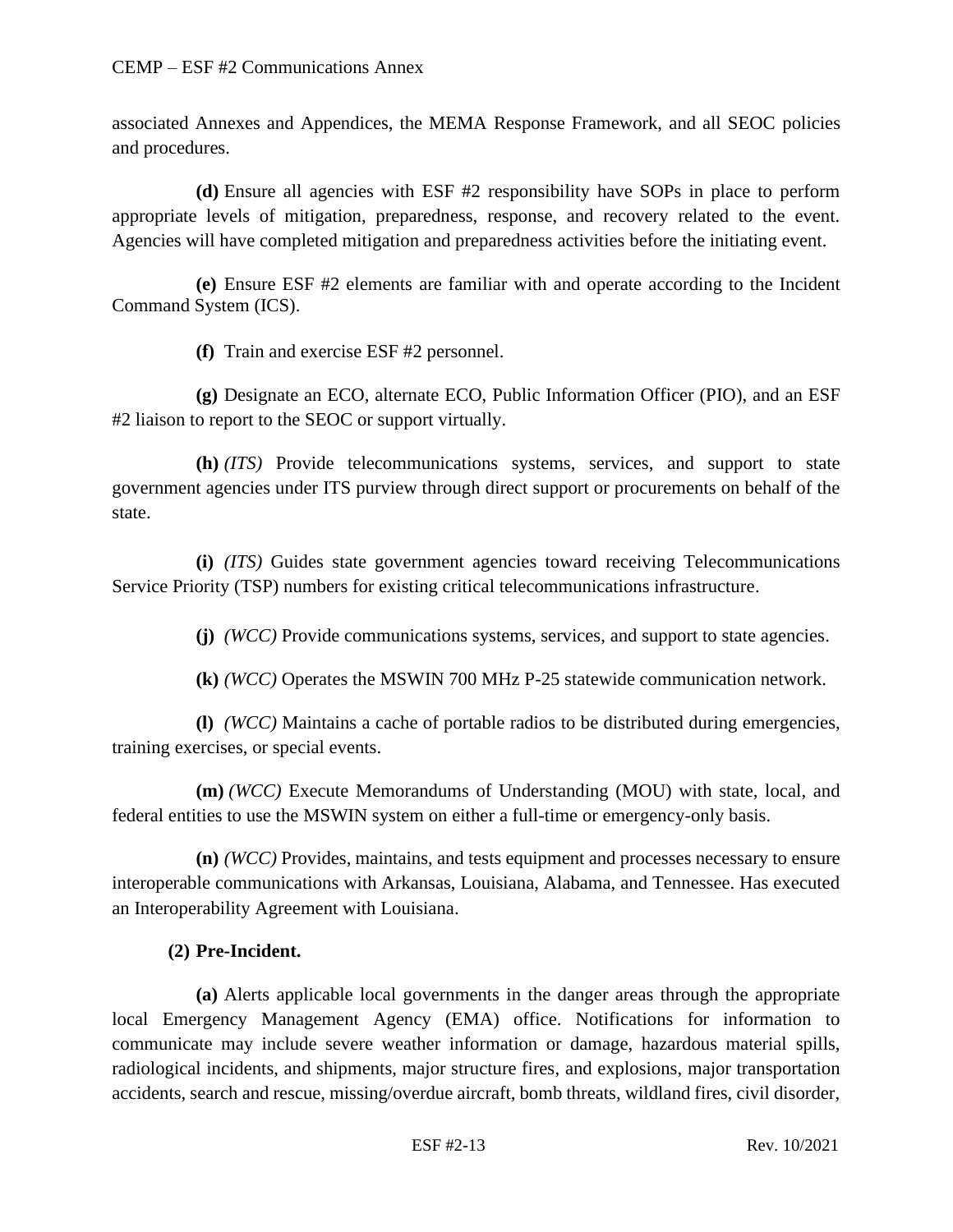dam failure, water supply failure, terrorist incidents including weapons of mass destruction, general health hazards, and other events, as needed.

**(b)** Acquires the appropriate equipment and telecommunications services and makes ready for emergency operations.

**(c)** Perform weekly tests on the state and federal NAWAS, GGNS Operational Hotline, Riverbend radio, and FNARS radio. Also, perform quarterly notification drills with GGNS in accordance with the MS Radiological Emergency Preparedness Plan (MREPP). Also, performs monthly ST SE CMN Rollcall with state and federal partners.

**(d)** Maintain a current contact list of vendors for technical support purposes.

**(e)** MEMA will develop and maintain alert and notification procedures for key communications officials supporting ESF #2. MEMA will assist ESF #2 in maintaining the alert and notification list for other agencies supporting ESF #2.

**(f)** Provide an ECO (and alternate if 24-hour coverage is necessary) and ESF #2 liaison to the SEOC.

**(g)** Notify support agency and partners on activation as needed and minimal staffing requirements.

**(h)** Conduct preliminary staff meeting with complete ESF #2 team assigned to establish strategies for approaching incident(s).

**(i)** *(ITS)* Maintain the state's telecommunications infrastructure in support of voice, video, and data transmission.

**(j)** *(ITS)* Maintain a statewide inventory of state-owned communications systems and services.

**(k)** *(ITS)* Works with MEMA and other state agencies on procedures and processes to acquire ITS services and support, including service restoration prioritization, emergency contact information, and coordination of telecommunications equipment available for emergency use.

**(l)** *(ITS)* Works with MEMA and other state agencies to prioritize telecommunications needs before an event.

**(m)** *(ITS)* Establishes procedures for state agencies to notify ITS of closures or relocations prior to an event.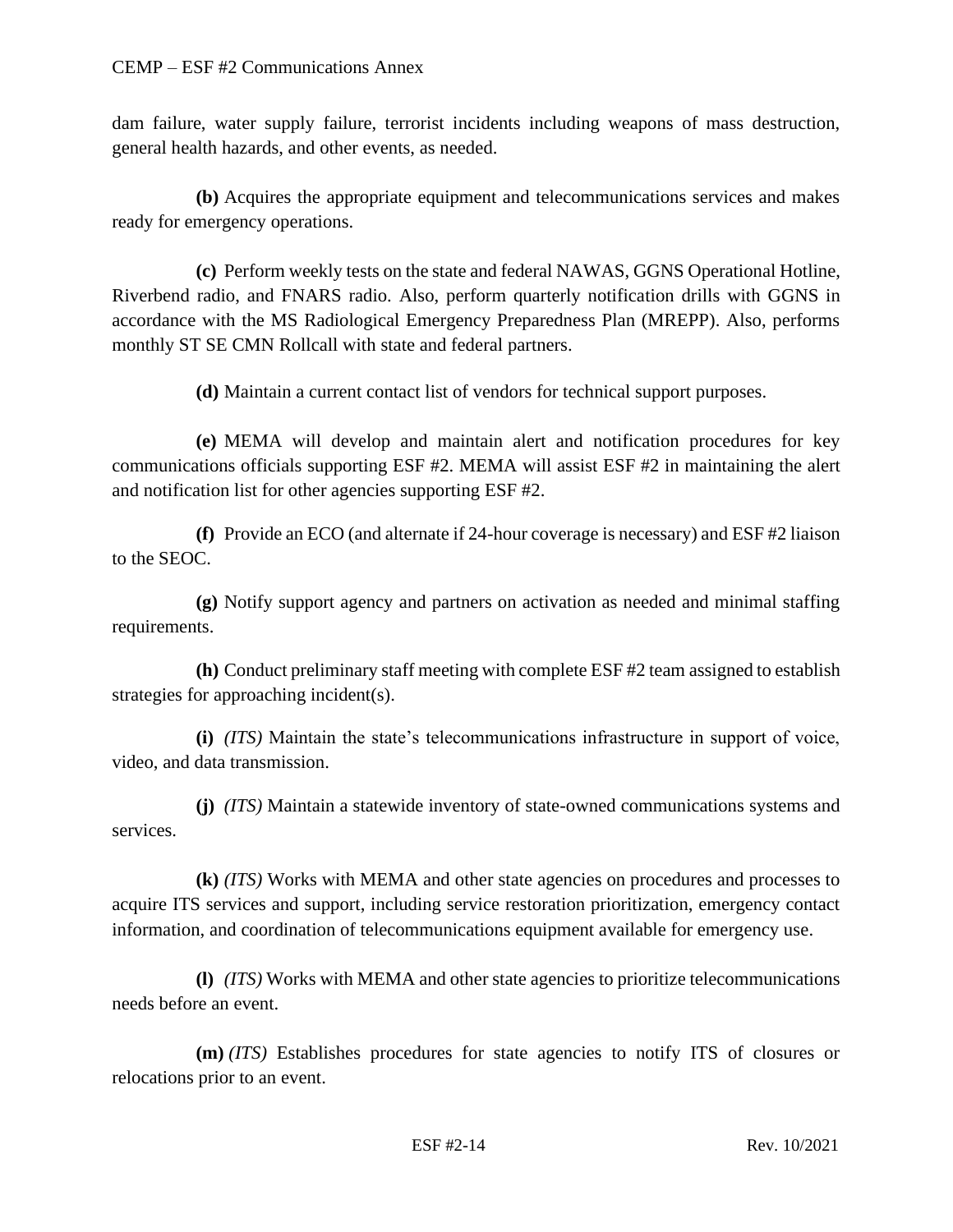**(n)** *(ITS)* Establishes procurement tools to provide emergency Local Area Network/Wide Area Network (LAN/WAN) and application support services for agencies impacted by the event.

**(o)** *(WCC)* Maintain a statewide inventory of state-owned communications systems and services.

**(p)** *(WCC)* Works with MEMA and other state agencies on procedures and processes to acquire WCC services and support, including emergency contact information and coordination of telecommunications equipment available for emergency use.

**(q)** *(WCC)* Coordinates assignment of MSWIN regional and statewide special event talk-groups for use during the incident.

**(r)** *(WCC)* Alerts Motorola to be prepared to respond should the incident occur.

**(s)** *(WCC)* Prepare the Master Site-on-Wheels (MSOW) and the three-radio frequency (RF) Sites-on-Wheels (SOW) for deployment.

### **(3) Incident.**

**(a)** Alert applicable local governments in the danger areas through the appropriate local EMA office. Notifications for information to communicate may include severe weather information or damage, hazardous material spills, radiological incidents, and shipments, major structure fires, and explosions, major transportation accidents, search and rescue, missing/overdue aircraft, bomb threats, wildland fires, civil disorder, dam failure, water supply failure, terrorist incidents including weapons of mass destruction, general health hazards, and other events, as needed.

**(b)** Upon activation of ESF #2, ECO will communicate pertinent information to all ESF #2 members. Such information will be a complete orientation of the ESF #2 mission, purpose, and scope of work.

**(c)** Ensure adequate communications are established and maintained.

**(d)** Assist/coordinate damage assessment for communications systems and networks.

**(e)** Provide information to the SEOC for dissemination to the public and private agencies as needed.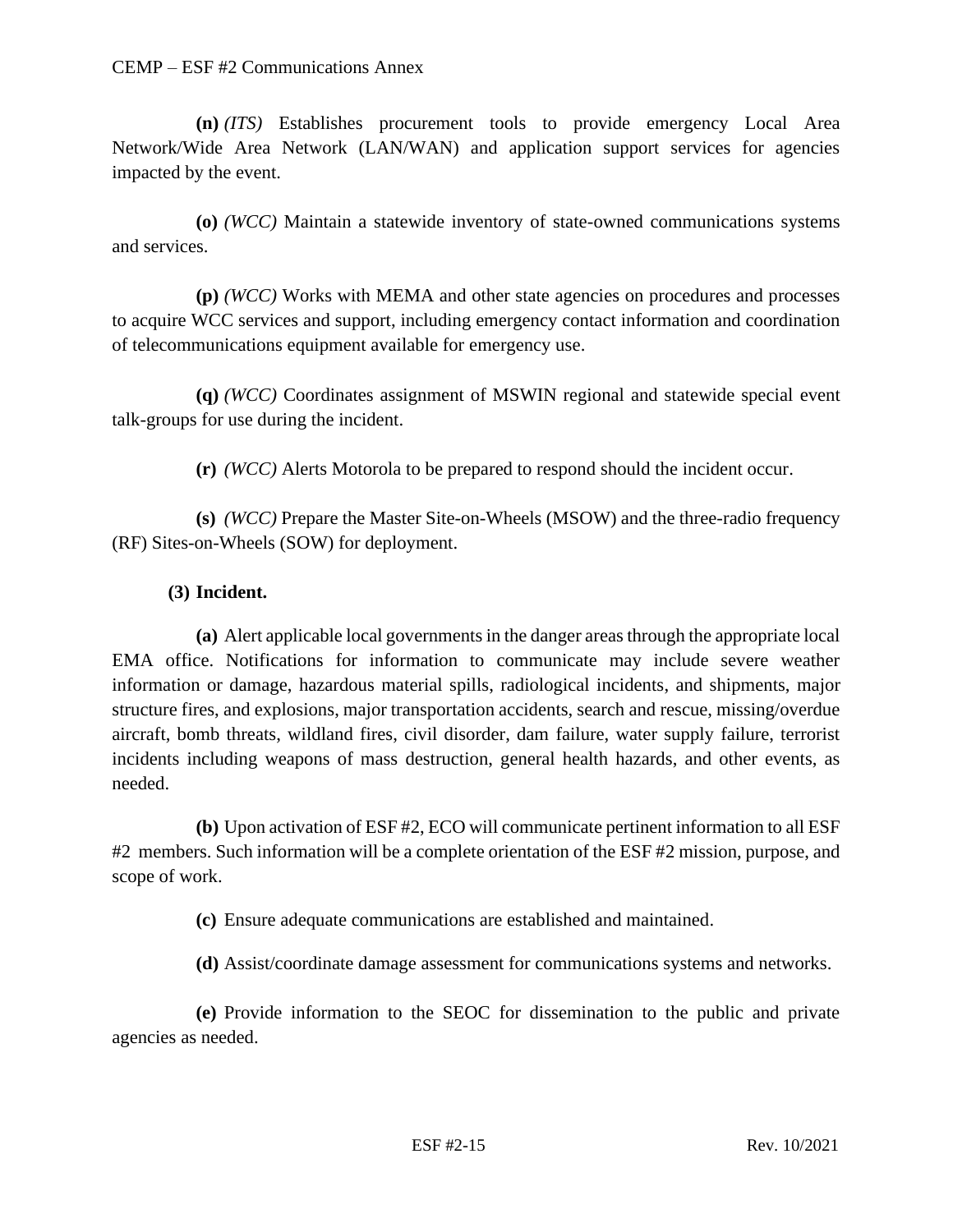**(f)** Maintain information on private, public, and supplementary communications resources outside the state.

**(g)** Obtain an initial situation and damage assessment through established intelligence procedures and operational reports.

**(h)** Coordinates with ESF #12 regarding communications industry requests for emergency fuel re-supply; and with ESF #13 for safe access into incident areas for telecommunications work crews.

**(i)** Coordinate the distribution of assets as needed.

**(j)** Maintain a complete log of actions taken, resource orders, records, and reports.

**(k)** Provide SITREP and IAP input, via WebEOC and appropriate ICS Forms, according to the established operational timeline, event-specific.

**(l)** Coordinate the efforts through a liaison to ESF #5.

**(m)** Assist in gathering and providing information to ESF #5 for establishing priorities.

**(n)** Assist in compiling and providing information to ESF #15/JIC for press releases.

**(o)** Participate in post-incident assessments of communications infrastructure to help determine critical needs and potential workloads.

**(p)** ESF #2 may be asked by MEMA to provide personnel to the Joint Field Office (JFO) to work closely with their federal counterparts at the established JFO(s) and in the field.

**(q)** *(ITS)* Ramps up ITS Network Operations Center to assist state agencies in turning down services or relocating telecommunications facilities if needed.

**(r)** *(ITS)* Identifies, reports, and tracks network and communications outages with service providers through direct communications or the trouble ticket process. The ITS Network Operations Center will organize and fulfill restoration tickets based on priority. Requests for immediate escalation will be based on critical need and the possession of an agency TSP number for the affected service.

**(s)** *(ITS)* Coordinates with ESF #2 contacts with updates on outages or agency closures every 12 hours until the event concludes.

**(t)** *(ITS)* Works with service providers and state business partners to maintain the primary communications infrastructure critical to state operations.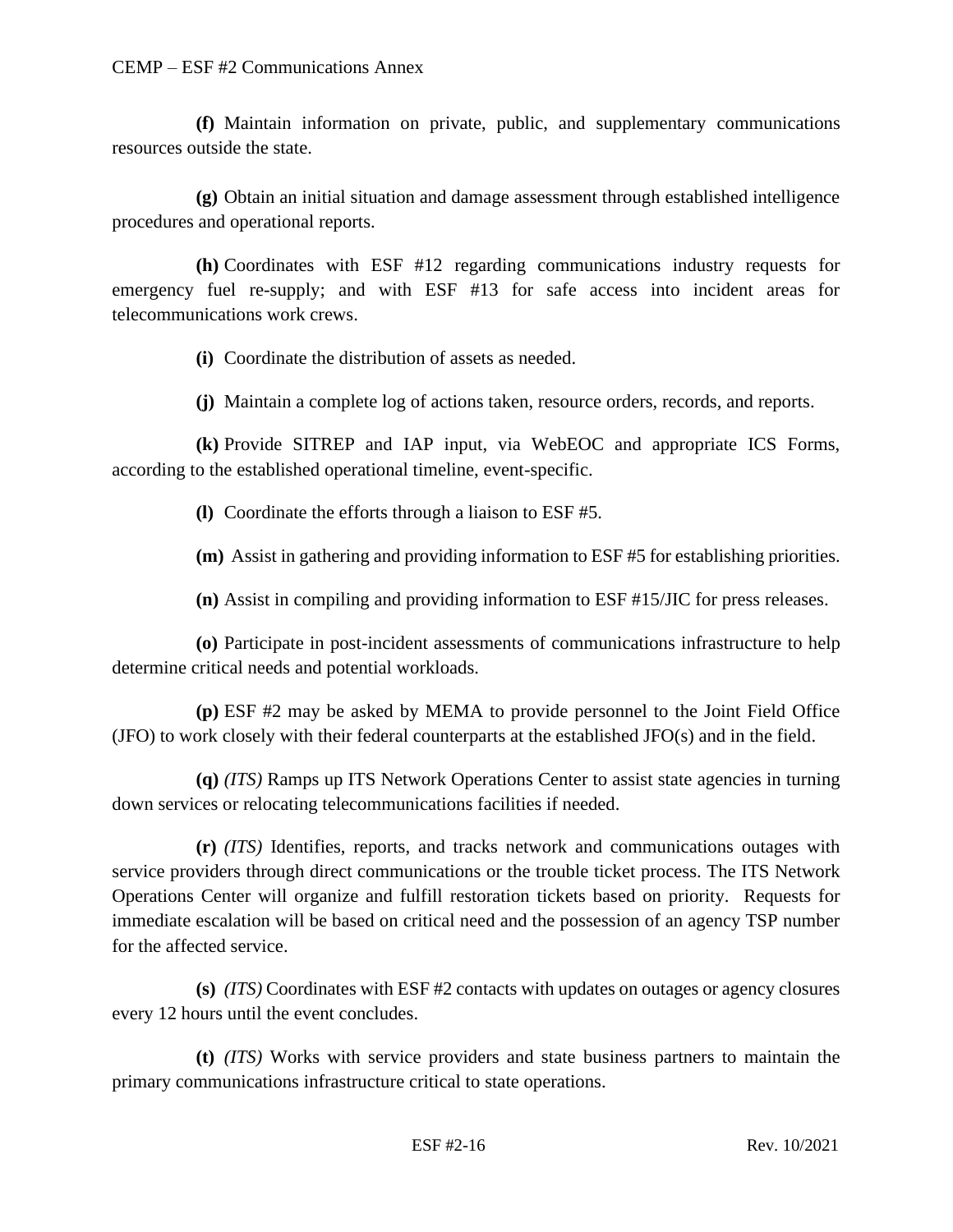**(u)** *(WCC)* Manage a statewide wireless communications system for state and local governments that enables interoperability between various wireless communications technologies.

**(v)** *(WCC)* Ascertain radio communications needs in the affected area.

**(w)***(WCC)* Deploy MSOW and SOWs as necessary to the affected area.

**(x)** *(WCC)* Identify MSWIN talk-groups as necessary for the incident.

**(y)** *(WCC)* Deploy and distribute portable radio cache to ensure interoperability of responders.

**(z)** *(WCC)* Approves all wireless communication purchases within the state and for setting forth rules and regulations governing these purchases.

### **(4) Recovery.**

**(a)** *(ITS)* Work with state agencies relocated due to an event to obtain TSP numbers for new provisioned circuits.

**(b)** *(ITS)* Work with MEMA's ECO to ensure communications are adequate to support the state's recovery efforts.

**(c)** *(ITS)* Make state-approved telecommunications contracts available to local governments to ensure level pricing during the restoration phase.

**(d)** *(ITS)* Work with communications providers to restore facilities to pre-existing capabilities.

**(e)** *(WCC)* Work with MEMA's ECO to ensure communications are adequate to support the state's recovery efforts.

**(f)** *(WCC)* Assist with other long-term recovery communications projects as appropriate.

### **(5) Post-Incident.**

**(a)** Prepare an After-Action Report/Improvement Plan (AAR/IP). The AAR/IP identifies key problems, indicates how they will be/were solved, and makes recommendations for improving ESF response operations.

**(b)** All ESF #2 organizations assist in the preparation of the AAR/IP.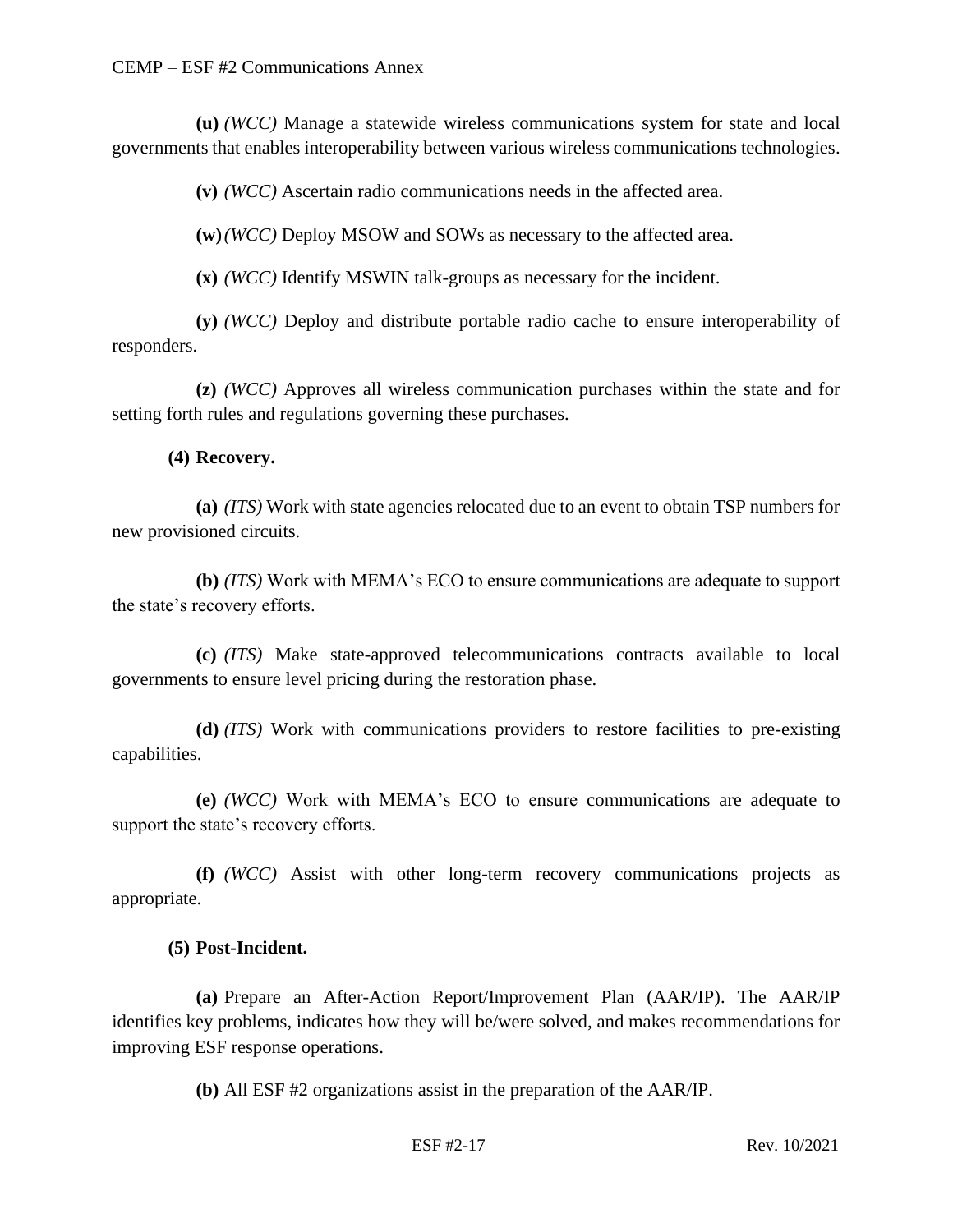**(c)** Submit AAR/IP to [infrastructure@mema.ms.gov](mailto:infrastructure@mema.ms.gov) and [planning@mema.ms.gov.](mailto:planning@mema.ms.gov)

**(d)** Review and recommend revision to plans and procedures as determined necessary.

**(e)** Copy, catalog, and properly file all records and documents on the incident.

**(f)** Compare ESF #2 staff records with MEMA network tasking and tracking system to assure accuracy.

**(g)** *(ITS)* Works with MEMA to identify problems with established processes and procedures relative to ESF #2 responsibilities.

**(h)** *(ITS)* Works with state agencies to identify problems with established processes and procedures relative to disaster efforts.

**(i)** *(ITS)* Works with service providers to identify problems with established processes and procedures relative to disaster efforts.

**(j)** *(WCC)* Works with MEMA to identify problems with established processes and procedures relative to ESF #2 responsibilities.

**b. Supporting Agencies.** All ESF #2 Supporting agencies are expected to:

**(1)** Coordinate their support with ESF #2 or Infrastructure Branch Director.

**(2)** Maintain access to all SEOC personnel, systems, and documentation, including but not limited to the Infrastructure Branch Director, WebEOC, HSIN SITRooms, Crisis Track, CEMP and associated Annexes and Appendices, the MEMA Response Framework, and all SEOC policies and procedures.

**(3)** Ensure support agency administrative, supervisory, and technical personnel remain aware of the agency's role with MEMA and ESF #2.

**(4)** Locate, identify, and set up their operational work areas and maintain logistical support for them.

**(5)** Attend and support briefings and other coordination meetings, whether virtually, at the SEOC, or elsewhere.

**(6)** Participate in training and exercises when scheduled.

**(7)** Support development and maintenance of SOPs to enable them to perform appropriate levels of mitigation, preparedness, response, and recovery related to public works and engineering.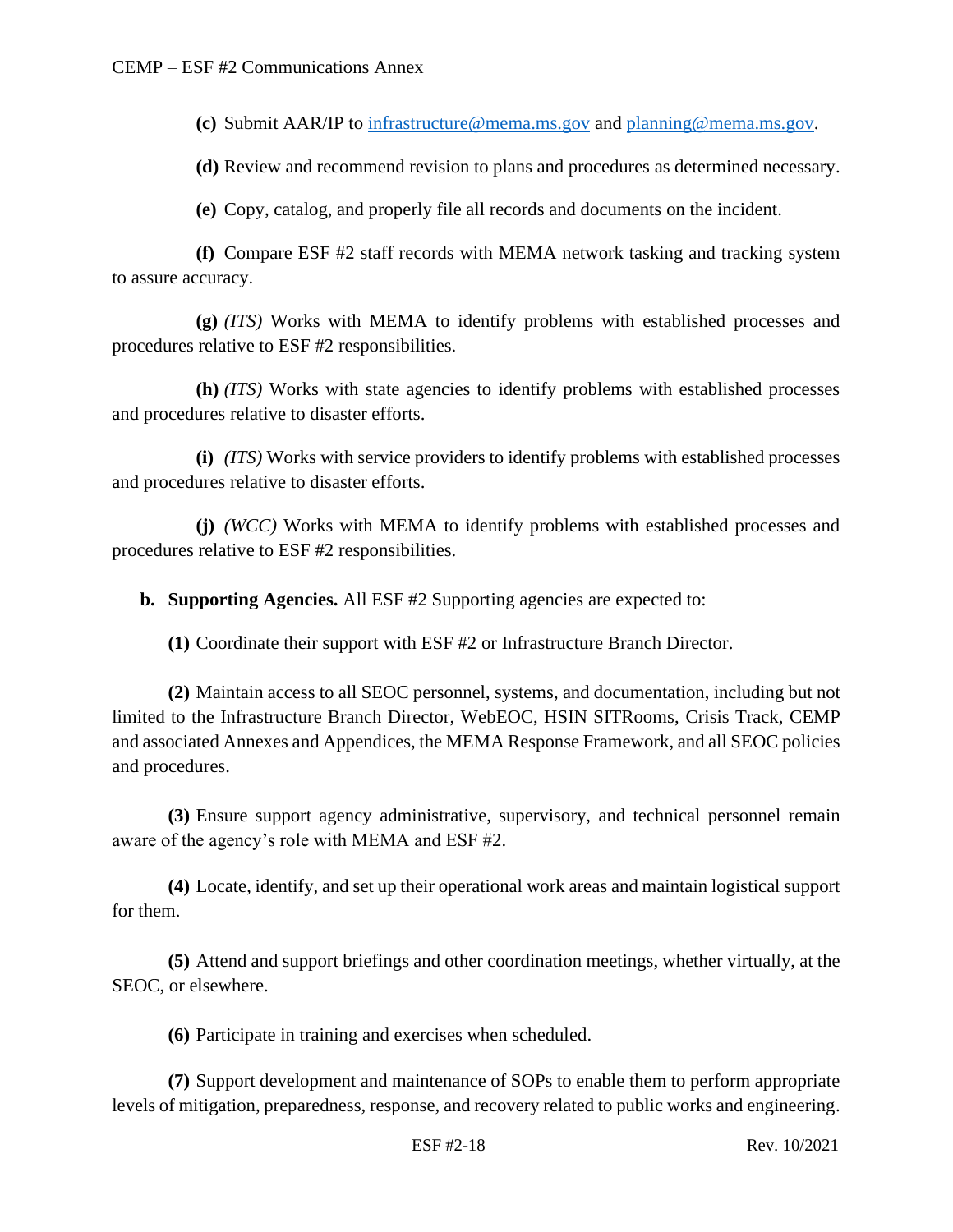CEMP – ESF #2 Communications Annex

**(8)** Maintain operational logs, messages, requests, and other appropriate documentation for future reference.

**(9)** Maintain their maps, displays, status reports, and other information not included in the ESF #5 operations.

**(10)** Provide SITREP and IAP input, via WebEOC and appropriate ICS Forms, according to the established operational timeline, event-specific.

**(11)** All ESF #2 support organizations assist in the preparation of the AAR/IP.

**(12)** Submit AAR/IP to [infrastructure@mema.ms.gov](mailto:infrastructure@mema.ms.gov) and [planning@mema.ms.gov.](mailto:planning@mema.ms.gov)

The chart on the following pages shows the responsibilities of the individual ESF #2 support agencies. The list contains, but is not limited to, the core functions required:

| <b>Agency</b>                                                                       | <b>Functions</b>                                                                                                                                                                                                                                                                                                                                                                                                                                                                                                                                                                                                                                           |
|-------------------------------------------------------------------------------------|------------------------------------------------------------------------------------------------------------------------------------------------------------------------------------------------------------------------------------------------------------------------------------------------------------------------------------------------------------------------------------------------------------------------------------------------------------------------------------------------------------------------------------------------------------------------------------------------------------------------------------------------------------|
| Mississippi<br>Department of<br><b>Public Safety</b><br>(MDPS)                      | Assist MEMA and other state agencies on procedures and processes<br>$\bullet$<br>to acquire MDPS services and support, including emergency contact<br>information and coordination of telecommunications equipment<br>available for emergency use.<br>Serve as the backup state warning point.<br>$\bullet$<br>Utilize sworn officers within the district as communications<br>$\bullet$<br>resources.<br>Works with MEMA's ECO to ensure communications are adequate<br>$\bullet$<br>to support the state's recovery efforts.<br>All other communications duties specific to the incident utilizing field<br>$\bullet$<br>personnel within the districts. |
| Mississippi Office<br>of Homeland<br>Security (MOHS)                                | Support ESF #2 activation and provide backup support to other<br>$\bullet$<br>participating agencies as needed.                                                                                                                                                                                                                                                                                                                                                                                                                                                                                                                                            |
| Mississippi Military<br>Department<br>(MMD)/Mississippi<br>National Guard<br>(MSNG) | Provide backup communications systems to critical command and<br>$\bullet$<br>control entities.<br>Support ESF #2 activation and provide backup support to other<br>$\bullet$<br>participating agencies as needed.                                                                                                                                                                                                                                                                                                                                                                                                                                         |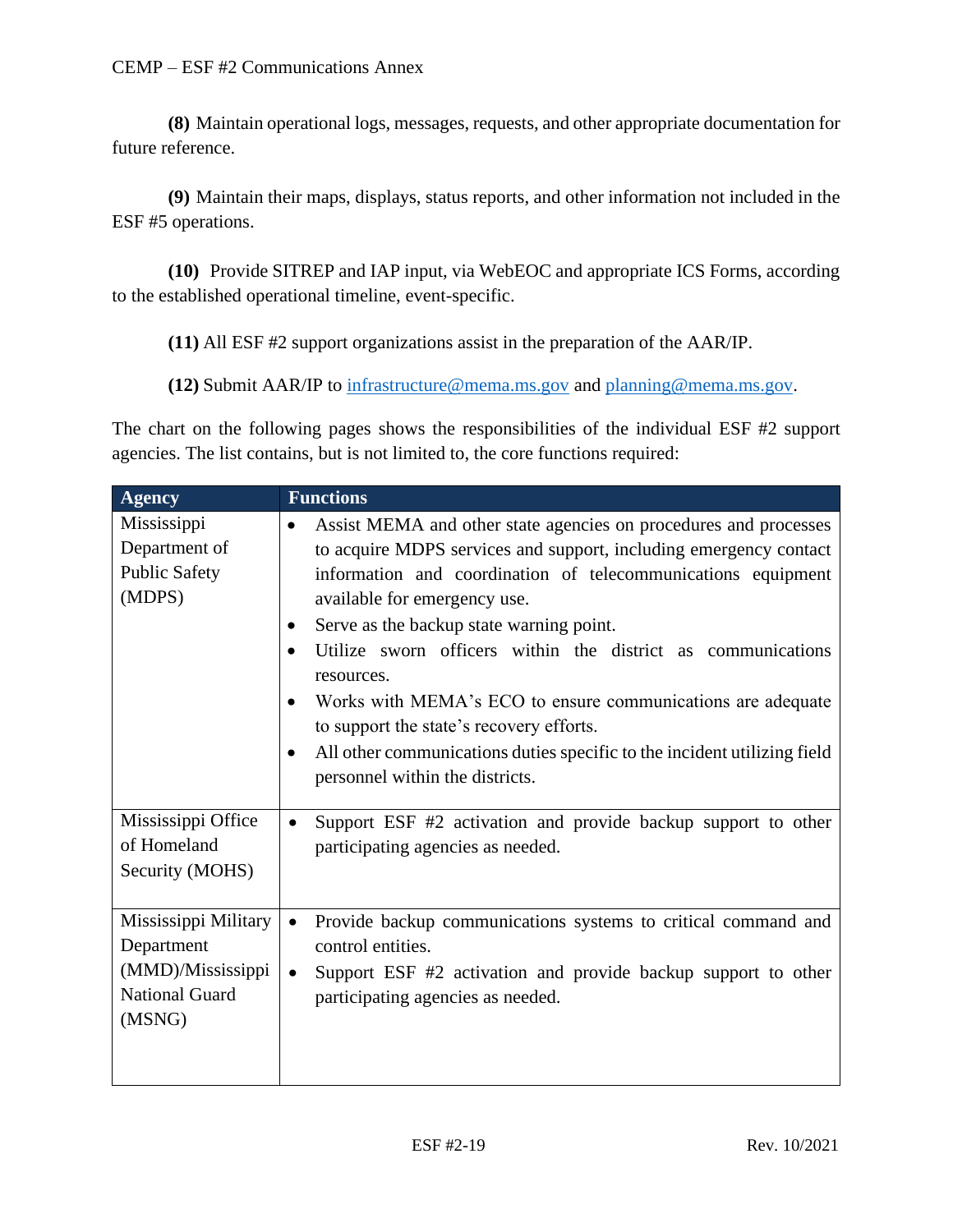| <b>Agency</b>                                                   | <b>Functions</b>                                                                                                                                         |
|-----------------------------------------------------------------|----------------------------------------------------------------------------------------------------------------------------------------------------------|
| Mississippi Public<br><b>Service</b><br>Commission<br>(MPSC)    | Support ESF #2 activation and provide backup support to other<br>$\bullet$<br>participating agencies as needed.                                          |
| Civil Air Patrol<br>(CAP)                                       | Provide limited transportation missions for technical support.<br>Assist in aerial damage assessment as needed.                                          |
| Radio Amateur<br>Communication<br>Emergency<br>Services (RACES) | Provide communications service to in-state and out-of-state areas to<br>augment existing systems.<br>Provide backup communications systems as available. |

**8. AUTHORITIES and REFERENCES.** The procedures in this ESF #2 Communications Annex are built on the core coordinating structures of the CEMP and references listed below. The specific responsibilities of each department and agency are described in the respective ESF, Support, and Incident Annexes, internal agency plans, policies, and procedures. See the CEMP Base Plan, SEOC Infrastructure Branch, or ESF #2 for a comprehensive list of Authorities and References.

- **a.** Robert T. Stafford Disaster Relief and Emergency Assistance Act; amended the Disaster Relief Act of 1974, PL 93-288. [https://www.fema.gov/sites/default/files/2020-03/stafford-act\\_2019.pdf](https://www.fema.gov/sites/default/files/2020-03/stafford-act_2019.pdf)
- **b.** MS Code, Ann. § 33-15(1972): Mississippi Emergency Management Act of 1995, Title 33-15, et al. [Successor to Mississippi Emergency Management Law of 1980] [MS Code 33-15](https://law.justia.com/codes/mississippi/2010/title-33/15/)
- **c.** National Preparedness Goal, Second Edition, September 2015 <https://www.fema.gov/media-library/assets/documents/25959>
- **d.** National Incident Management System, Third Edition, October 2017 <https://www.fema.gov/media-library/assets/documents/148019>
- **e.** National Response Framework, Fourth Edition, October 2019 [https://www.fema.gov/sites/default/files/2020-04/NRF\\_FINALApproved\\_2011028.pdf](https://www.fema.gov/sites/default/files/2020-04/NRF_FINALApproved_2011028.pdf)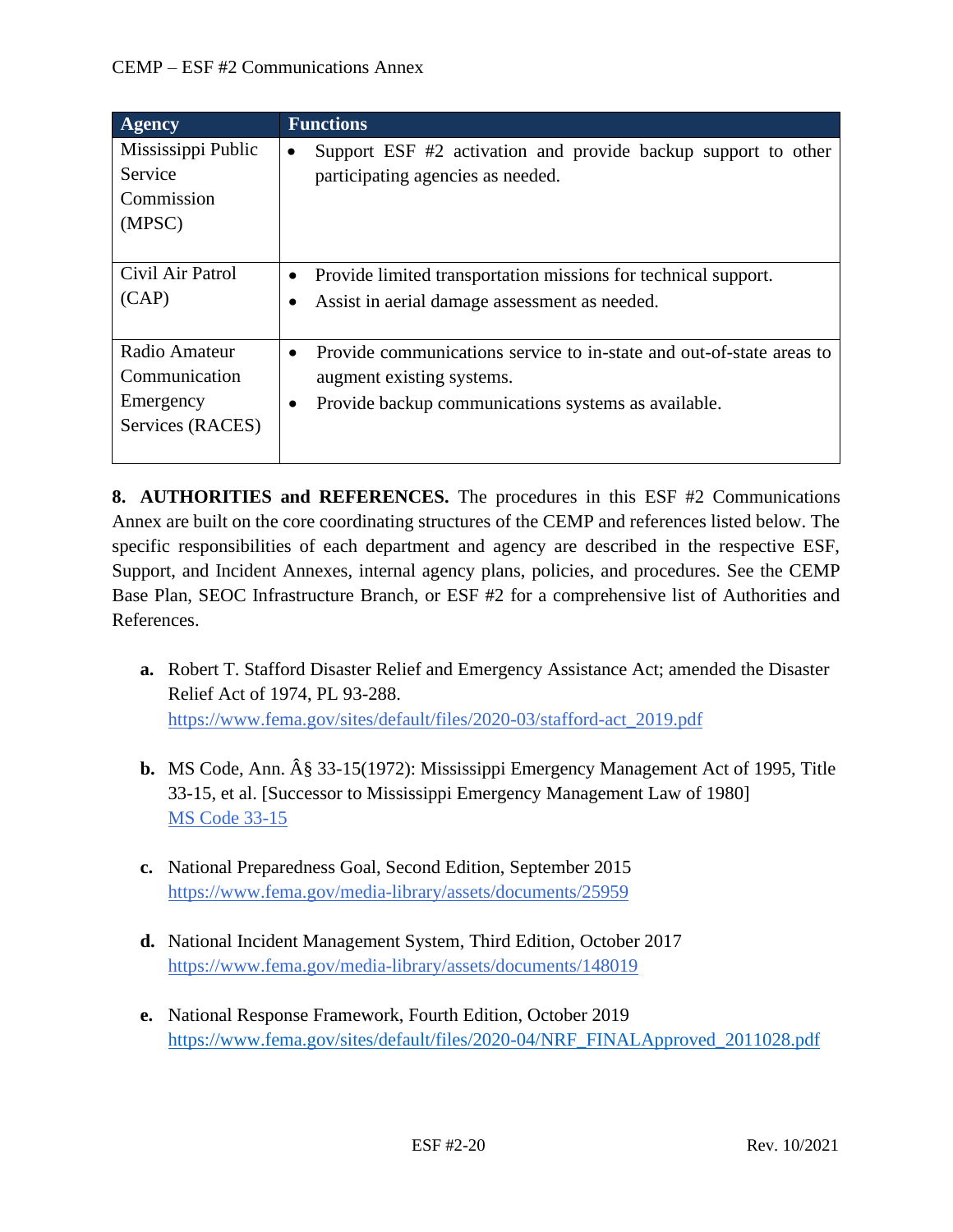- **f.** National Disaster Recovery Framework, Second Edition, June 2016 [https://www.fema.gov/sites/default/files/2020-](https://www.fema.gov/sites/default/files/2020-06/national_disaster_recovery_framework_2nd.pdf) [06/national\\_disaster\\_recovery\\_framework\\_2nd.pdf](https://www.fema.gov/sites/default/files/2020-06/national_disaster_recovery_framework_2nd.pdf)
- **g.** National Protection Framework, Second Edition, June 2016 [https://www.fema.gov/sites/default/files/2020-04/National\\_Protection\\_Framework2nd](https://www.fema.gov/sites/default/files/2020-04/National_Protection_Framework2nd-june2016.pdf)[june2016.pdf](https://www.fema.gov/sites/default/files/2020-04/National_Protection_Framework2nd-june2016.pdf)
- **h.** National Prevention Framework, Second Edition, June 2016 [https://www.fema.gov/sites/default/files/2020-04/National\\_Prevention\\_Framework2nd](https://www.fema.gov/sites/default/files/2020-04/National_Prevention_Framework2nd-june2016.pdf)[june2016.pdf](https://www.fema.gov/sites/default/files/2020-04/National_Prevention_Framework2nd-june2016.pdf)
- **i.** FEMA National Incident Support Manual, Change 1, January 2013 [https://www.fema.gov/sites/default/files/2020-](https://www.fema.gov/sites/default/files/2020-04/FEMA_National_Incident_Support_Manual-change1.pdf) [04/FEMA\\_National\\_Incident\\_Support\\_Manual-change1.pdf](https://www.fema.gov/sites/default/files/2020-04/FEMA_National_Incident_Support_Manual-change1.pdf)
- **j.** FEMA Incident Action Planning Guide, July 2015 [https://www.fema.gov/sites/default/files/2020-](https://www.fema.gov/sites/default/files/2020-07/Incident_Action_Planning_Guide_Revision1_august2015.pdf) [07/Incident\\_Action\\_Planning\\_Guide\\_Revision1\\_august2015.pdf](https://www.fema.gov/sites/default/files/2020-07/Incident_Action_Planning_Guide_Revision1_august2015.pdf)
- **k.** FEMA Developing and Maintaining Emergency Operations Plan, Comprehensive Preparedness Guide (CPG) 101, Version 3.0, September 2021 [https://www.fema.gov/sites/default/files/documents/fema\\_cpg-101-v3-developing](https://www.fema.gov/sites/default/files/documents/fema_cpg-101-v3-developing-maintaining-eops.pdf)[maintaining-eops.pdf](https://www.fema.gov/sites/default/files/documents/fema_cpg-101-v3-developing-maintaining-eops.pdf)
- **l.** State of Mississippi Comprehensive Emergency Management Plan, January 2022 [MEMA Downloads/CEMP](https://msmema.sharepoint.com/Shared%20Documents/Forms/AllItems.aspx?id=%2FShared%20Documents%2FMEMA%20Downloads%2FComprehensive%20Emergency%20Management%20Plan%20%2D%202022&viewid=8f98db8b%2D85b5%2D471a%2Db3cc%2D6cc4ee9e7407)
- **m.** State of Mississippi Comprehensive Emergency Transportation Response Plan [MEMA Downloads/](https://msmema.sharepoint.com/Shared%20Documents/Forms/AllItems.aspx?id=%2FShared%20Documents%2FMEMA%20Downloads%2FComprehensive%20Emergency%20Management%20Plan%20%2D%202022&viewid=8f98db8b%2D85b5%2D471a%2Db3cc%2D6cc4ee9e7407)State Plans
- **n.** State of Mississippi New Madrid Seismic Zone OPLAN, January 2018 [MEMA Downloads/State Plans](https://msmema.sharepoint.com/Shared%20Documents/Forms/AllItems.aspx?viewid=8f98db8b%2D85b5%2D471a%2Db3cc%2D6cc4ee9e7407&id=%2FShared%20Documents%2FMEMA%20Downloads%2FState%20Plans)
- **o.** State of Mississippi Radiological Emergency Preparedness Plan (MREPP), October 2020 [MEMA Downloads/State Plans](https://msmema.sharepoint.com/Shared%20Documents/Forms/AllItems.aspx?viewid=8f98db8b%2D85b5%2D471a%2Db3cc%2D6cc4ee9e7407&id=%2FShared%20Documents%2FMEMA%20Downloads%2FState%20Plans)
- **p.** State of Mississippi Hurricane Plan, January 2022 [MEMA Downloads/State Plans](https://msmema.sharepoint.com/Shared%20Documents/Forms/AllItems.aspx?viewid=8f98db8b%2D85b5%2D471a%2Db3cc%2D6cc4ee9e7407&id=%2FShared%20Documents%2FMEMA%20Downloads%2FState%20Plans)